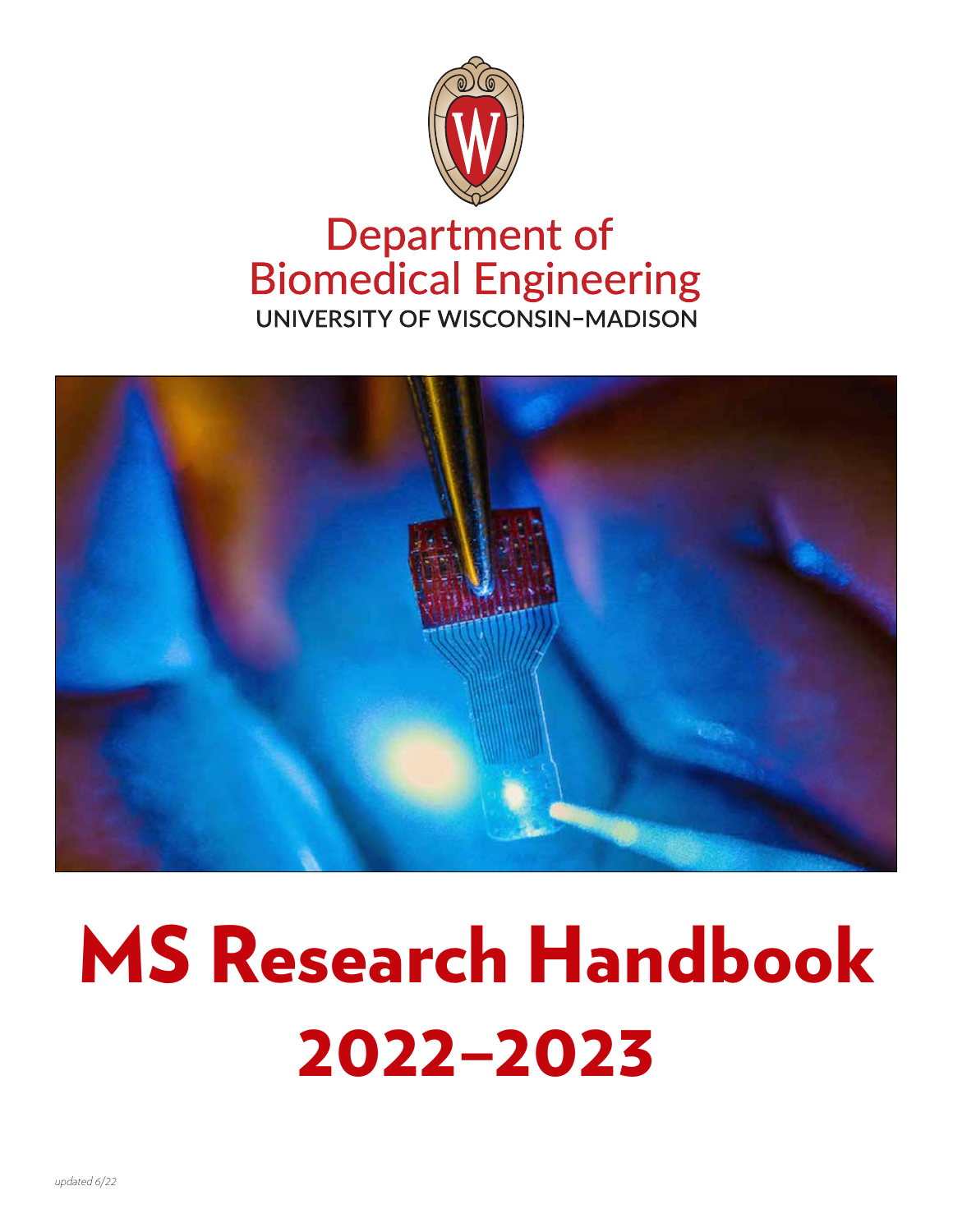

# Table of Contents

| Finding an Advisor<br><b>MS Course Requirements</b><br><b>Leave Policies</b><br><b>Changing Degree Levels</b>                                                |
|--------------------------------------------------------------------------------------------------------------------------------------------------------------|
| Obtain a Wiscard<br>Navigate Campus<br>Verify Contact Information and Online Logins<br>Pay Tuition and Fees<br>Check in with International Student Services  |
| What We Expect From You<br>What You Can Expect From the BME Program<br>What You Can Expect From Your Research Advisor<br><b>About Your RA/PA/TA Position</b> |
|                                                                                                                                                              |
| Credit Load Requirements for Full-Time Students<br><b>Unique Registration Situations</b><br><b>Requesting Transcripts</b>                                    |
|                                                                                                                                                              |
| Format<br>Defense                                                                                                                                            |
| Requirements for Graduation<br>Things to Remember When Finishing a Degree<br>Commencement                                                                    |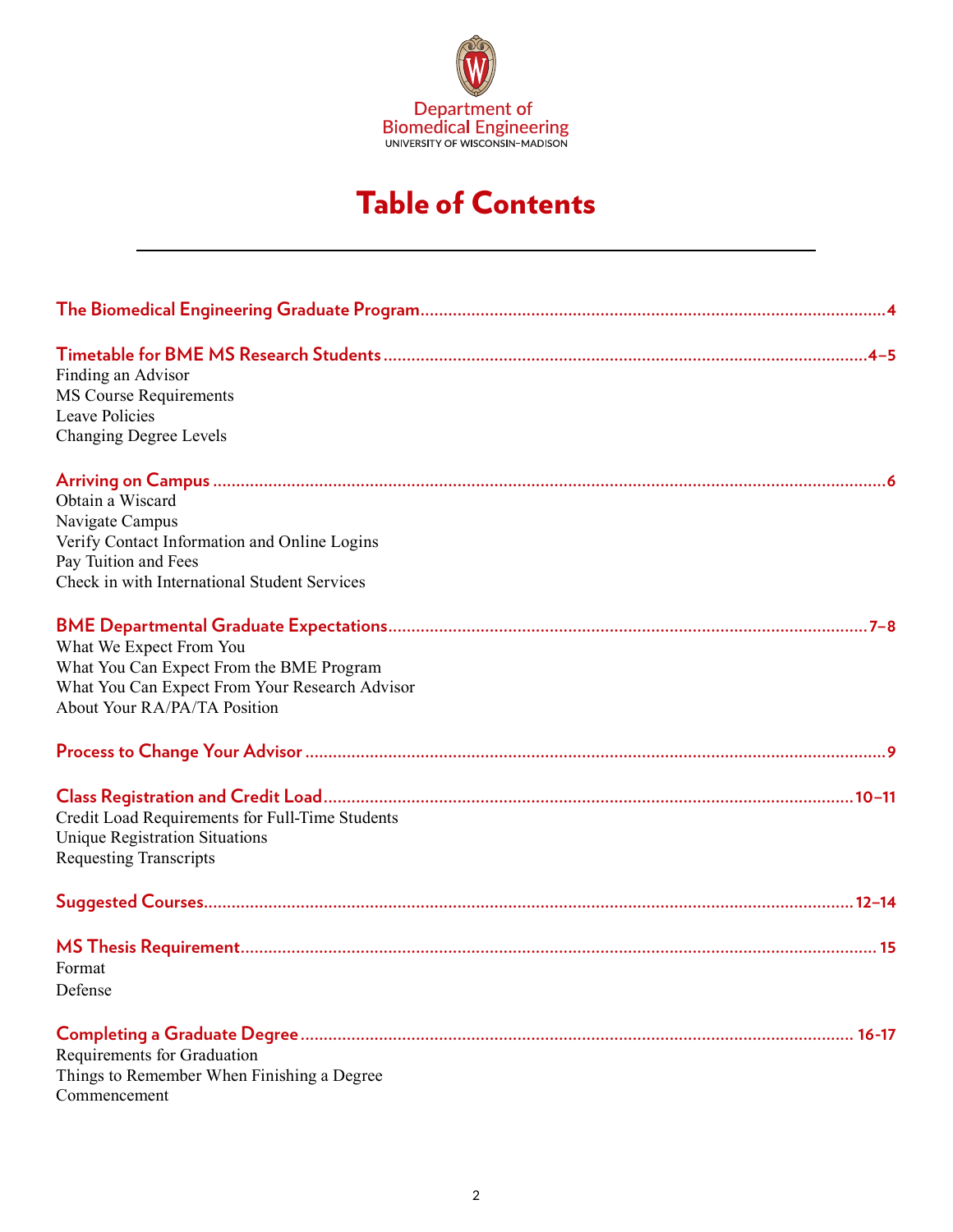

# Table of Contents

| <b>Satisfactory Progress</b>                                                       |
|------------------------------------------------------------------------------------|
| Probation                                                                          |
|                                                                                    |
| Procedures for the Proper Accounting of Student Grievances                         |
|                                                                                    |
| What is Hostile and Intimidating Behavior?                                         |
| What to Do if You Feel You've Been the Target of Hostile and Intimidating Behavior |
|                                                                                    |
| Applying for Research Assistantships (RAs)                                         |
| Applying for Teaching Assistantships (TAs)                                         |
| Teaching Assistantship Expectations                                                |
| Applying for Project Assistantships (PAs)                                          |
| Health Insurance and Leave Benefits for Assistantships                             |
|                                                                                    |
| Calendars                                                                          |
| Campus and Academic Life                                                           |
| Computers                                                                          |
| <b>Department Resources</b>                                                        |
| Diversity                                                                          |
| <b>Health and Wellness</b>                                                         |
| Learning Resources and Assistance                                                  |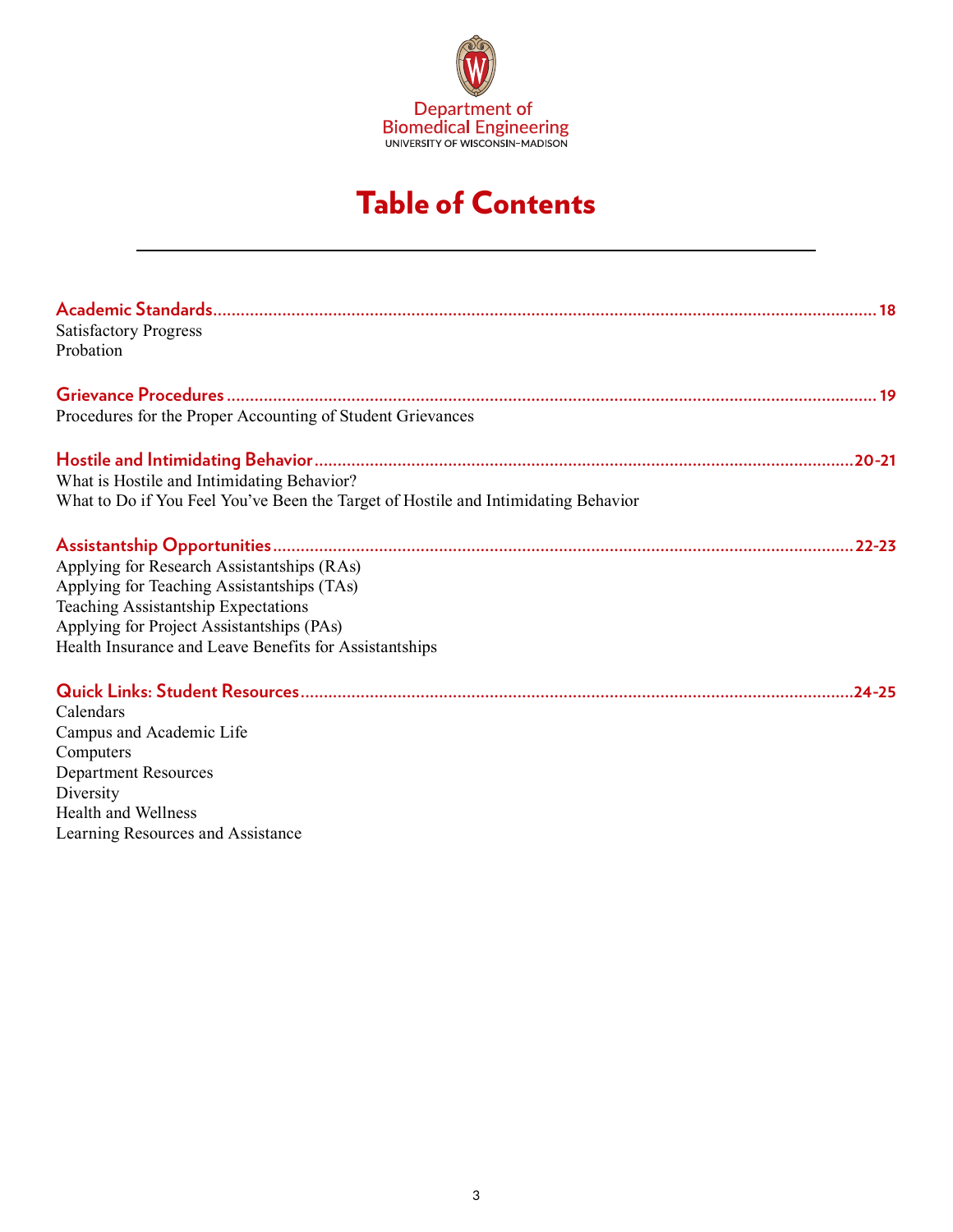

# The Biomedical Engineering Graduate Program

<span id="page-3-0"></span>The biomedical engineering graduate program is of interest to students who wish to practice engineering or engage in medical and biological research with an engineering specialization. Graduates are employed in industry, government labs, universities and non-profit organizations.

The biomedical engineering program offers Master of Science (MS) and Doctor of Philosophy (PhD) degrees in biomedical engineering. The MS Research is intended for students who want a research-based MS; most MS Research students are continuing projects they worked on as an undergraduate. A timeline of the MS Research program can be found below.

All policies from the [Graduate School's Academic Policies and Procedures document](https://hr.wisc.edu/policies/gapp/) apply to BME graduate students; including protections from harassment, accommodation for disabilities, etc. Student questions and concerns regarding the program can be directed to the [Associate Chair of Graduate Advising](https://engineering.wisc.edu/departments/biomedical-engineering/people/).

# Timetable for BME MS Research Students

|                              | <b>Program Milestones</b>       | <b>Coursework Milestones</b>                                          |
|------------------------------|---------------------------------|-----------------------------------------------------------------------|
| Year 1: Semester 1           | <b>Identify Faculty Advisor</b> | <b>BME 703: Responsible Conduct in Research</b><br>strongly suggested |
| Year 1: Semester 2           |                                 |                                                                       |
| Year 2: Semester 3<br>or $4$ | Defend MS Thesis                | Coursework complete; MS degree filing                                 |

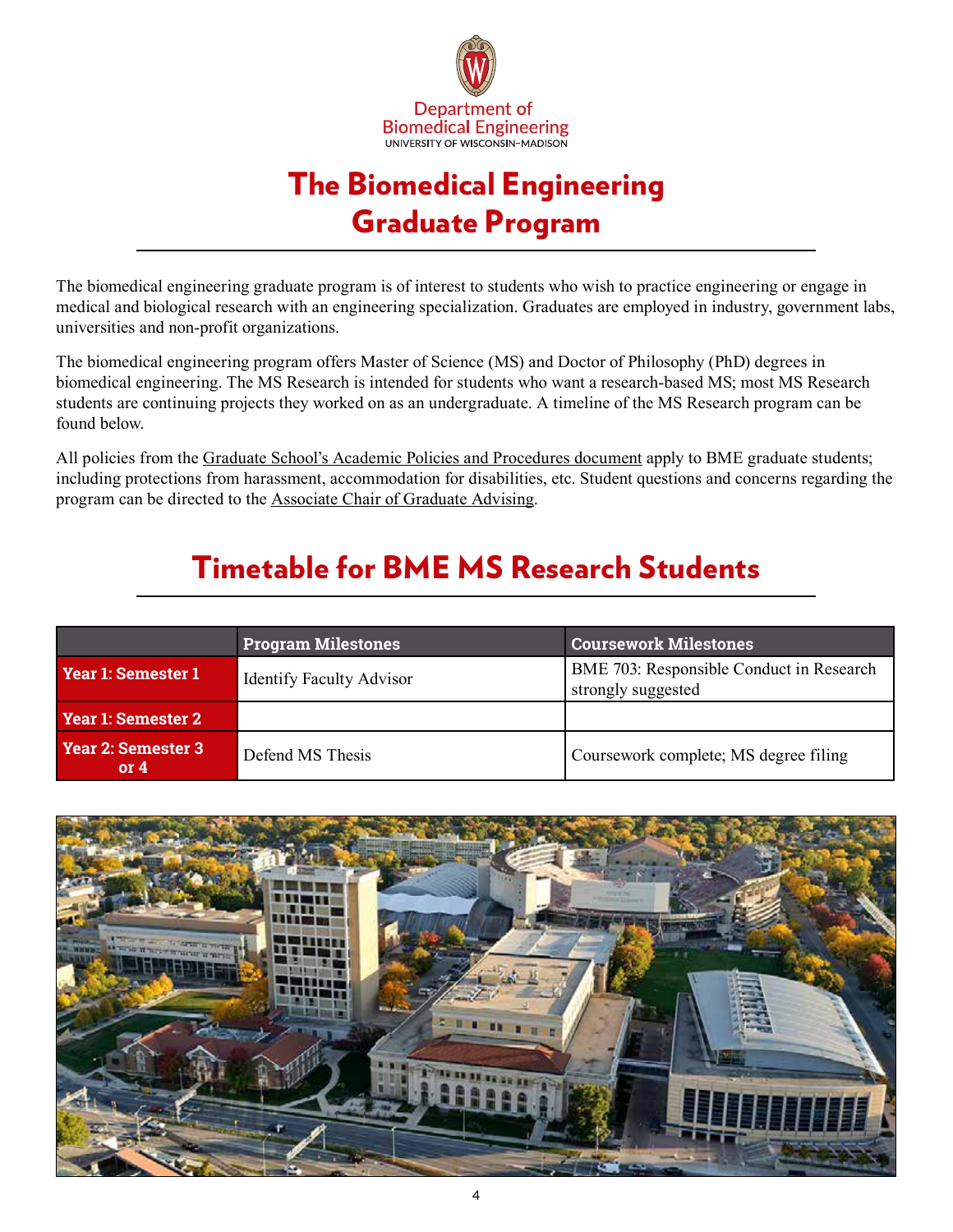

# Timetable for BME MS Research Students

### **Finding an Advisor**

All graduate students need to identify a faculty advisor or co-advisor with a [BME affiliation](https://directory.engr.wisc.edu/bme/faculty) **within the first semester** of matriculation. A faculty advisor provides the student with academic guidance in their course program and research oversight in their thesis—for most RA/PA this will be the faculty member that provides funding. The advisor must be a primary BME faculty or a BME affiliate; if the advisor is a BME affiliate, the student must identify a primary BME faculty to serve as co-advisor. MS Research students have often identified this advisor prior to applying (e.g. previous undergrad advisor or design client)

If there are questions, direct them to the [Associate Chair of Graduate Advising](https://engineering.wisc.edu/departments/biomedical-engineering/people/). More information about the expectations for student-advisor relationships can be found on page 8. If a change in advisor is necessary for any reason, please see the information on page 9.

### **MS Course Requirements**

Students file for a MS degree once they have completed 6 credits of research and 24 credits of course work that include:

- BME 701: Seminar (2 credits)
- At least 12 credits of engineering courses, 400-level or above other than BME 701
- At least 3 credits of biological science
- At least 15 credits in one area of specialization, 400-level or above
- At least 15 credits that are graduate level (see page 10 for more details)

A general course load is two courses per semester, but that is flexible. Students who completed their BS at UW–Madison may count up to 6 credits of coursework, numbered 300 or above, towards their degree with approval by the [Graduate](https://directory.engr.wisc.edu/bme/staff)  [Student Services Coordinator.](https://directory.engr.wisc.edu/bme/staff)

### **Leave Policies**

RA and TA leave is described in th[e Graduate School's Academic Policies and Procedures.](https://grad.wisc.edu/academic-policies/)

Parental Leave is provided under a policy approved by the College of Engineering, please discuss the specifics of your situation with the [BME Payroll and Benefits Specialist.](https://directory.engr.wisc.edu/bme/staff) Program timeline requirements will be adjusted as needed for extended leaves (>4 consecutive weeks).

### **Changing Degree Levels**

Some students who plan to complete only a MS degree choose to apply to the PhD program to continue their studies. If the decision is made before the start of the third semester the student may be able to complete the PhD requirements on a standard timeline (see the BME PhD Handbook).

To apply to the PhD program, email the [Associate Chair of Graduate Advising](https://engineering.wisc.edu/departments/biomedical-engineering/people/) with the following: 1) an updated personal statement indicating who will be the research advisor for the PhD and why this change is desired and 2) an unofficial transcript of all MS coursework. The student should also request that the planned PhD advisor submit a letter directly to the Associate Chair of Graduate Advising (the other two letters can be from the MS Research application or can be updated). The admissions committee will evaluate within two weeks of receiving all materials. International students must also inform the International Student Services Office as soon as they decide to change their degree level by completing a Change of Level form.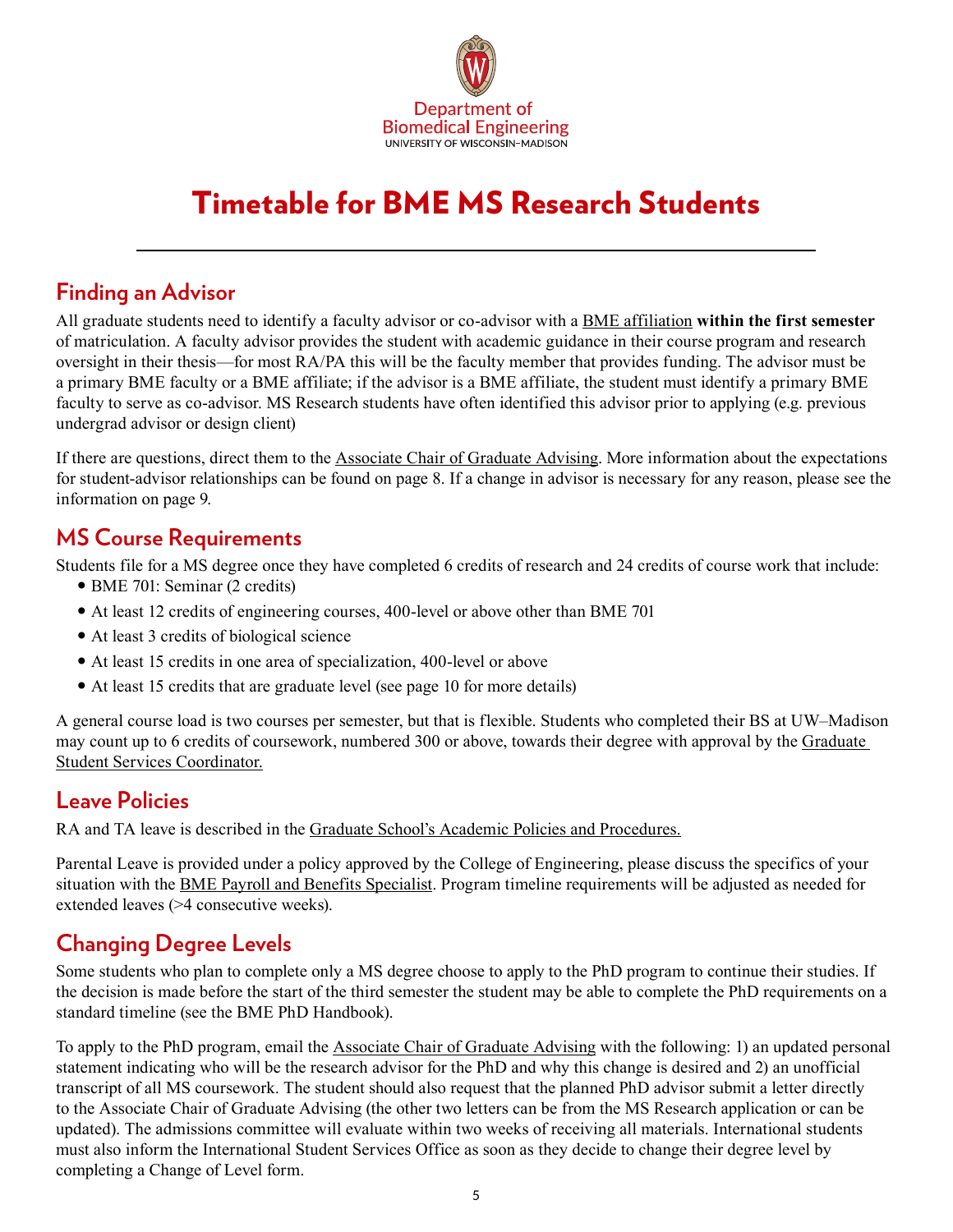

# Arriving on Campus

<span id="page-5-0"></span>Upon arrival, students should review campus guidelines and complete the following tasks to make sure that their time on campus starts smoothly.

### **Obtain a Wiscard**

The student ID, or [Wiscard,](https://wiscard.wisc.edu/) is the key to campus life. Students use their Wiscards as a library card, to purchase school supplies and food on campus, as a key card for certain buildings that faculty grant them access to, and more. Having a Wiscard is a prerequisite for many activities on campus, so it is essential that students stop by the Wiscard Office in [Union Sout](https://www.google.com/maps/dir/)h Room 149 between 8:30 a.m. and 5 p.m. Monday–Friday as soon as possible after arriving in Madison. In order to receive a Wiscard you must present some form of personal photo identification such as a valid passport or U.S. driver's license.

### **Navigate Campus**

Students can explore the UW campus via map online before setting out on foot, bike, bus, or car. The Associated Students of Madison (ASM) provide students with a [free bus pass](https://www.asm.wisc.edu/resources/buspass/). [Transportation Services](https://transportation.wisc.edu/) can be referenced for bus routes and all other transportation services available.

# **Verify Contact Information and Online Logins**

To be sure that they can connect with fellow students and campus offices, students should verify that they can log in to their [MyUW](http://www.wisc.edu/) account and confirm their mailing address and phone number. The campus information technology division, known a[s DoIT](https://it.wisc.edu/about/division-of-information-technology/), should be contacted through the [DoIT Help Desk](https://it.wisc.edu/help/) if students encounter any difficulties accessing MyUW.

Each student's NetID will allow them to log in to a personalized, secure BOX folder at the beginning of their program. This folder will allow the student to exchange information with their advisor(s) regarding their academic plan. Students will maintain digital versions of their degree program planning forms for each semester of their program here.

# **Pay Tuition and Fees**

Student account invoices are sent by mail and updated in MyUW each semester. Questions can be directed and payments made to [the Bursar's Office](https://bursar.wisc.edu/) in person on East Campus Mall or online. For students with an RA/TA position, tuition will be paid automatically. Any difficulties should be reported immediately to your faculty advisor.

# **Check In with International Student Services**

International students who are on a student scholar or visa must check in with [International Student Services](https://iss.wisc.edu/) at the [Red Gym](http://map.wisc.edu/s/rchuv9to) *immediately upon arrival*.

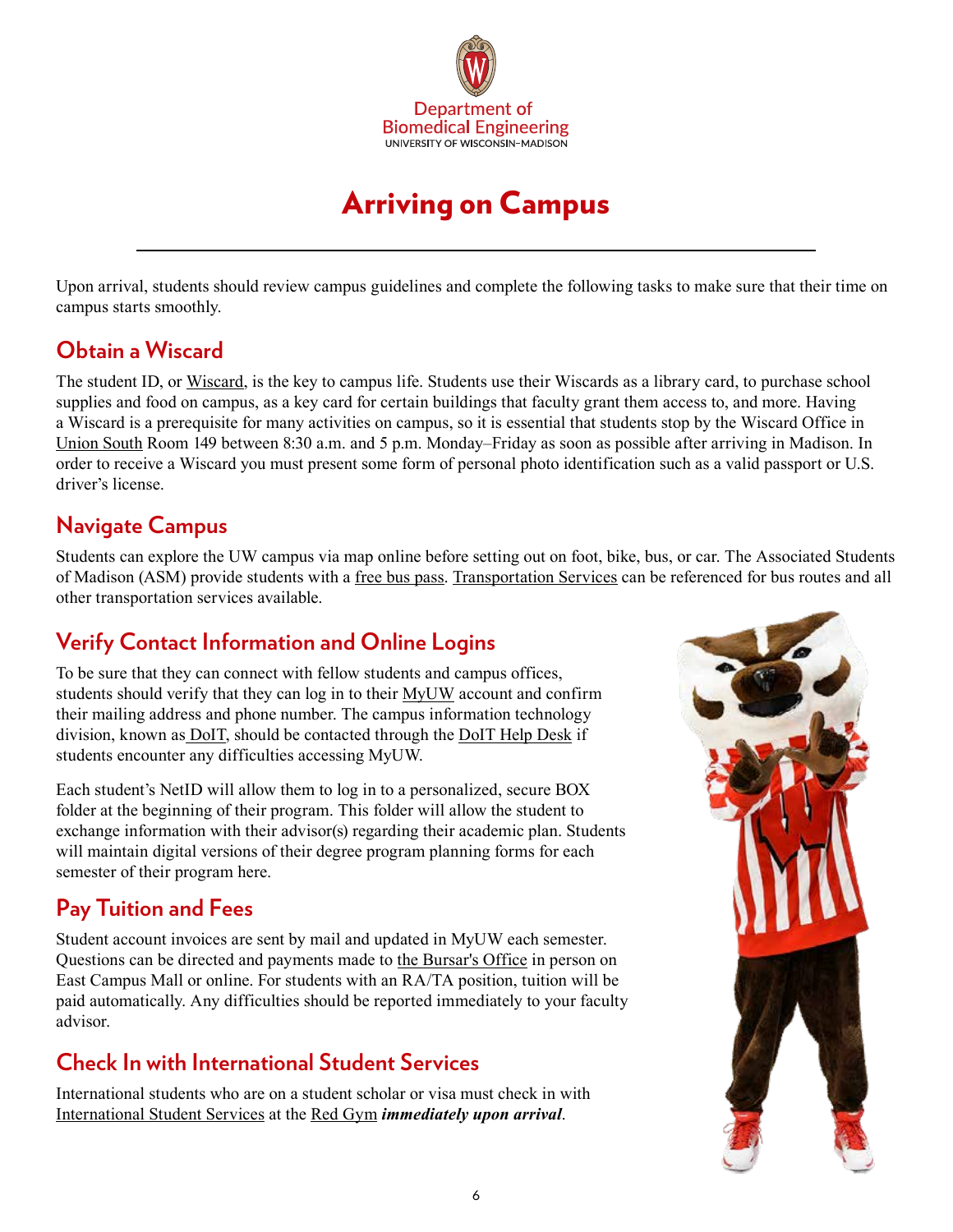

# <span id="page-6-0"></span>BME Departmental Graduate Expectations

The process to earning a graduate degree is a unique experience for each student — as such, it can at times be confusing to know what is expected from the student, their advisor, and the program. Therefore, the BME program has assembled a set of expectations that we hope will assist each student to navigate this process. Individual advisors are also encouraged to outline their expectations for their mentees; however, the expectations outlined here supersede these in cases of disagreement.

### **What We Expect From You**

You will become familiar with the requirements for completing your graduate degree (overview timetable is on page 4). If you have questions, you should raise them with the [Graduate Student Services Coordinator,](https://directory.engr.wisc.edu/bme/staff) your advisor, or the [Associate Chair of Graduate Advising](https://engineering.wisc.edu/departments/biomedical-engineering/people/) as early in your career as possible.

You are encouraged to enroll in BME 703: Responsible Conduct of Research course in your first year on campus (only offered in fall). This course will provide more information on the following expectations:

- You will conduct your research ethically and with integrity.
- You will work safely in the lab. Before beginning in the lab, you must complete appropriate safety training.
- You will remember that data belongs to the lab, not to any one individual. Your original notebooks and files will remain when you leave the lab.

You will be respectful, tolerant, and work collegially with BME students, faculty, and staff and will not participate in harassment, bias, or hostile/intimidating behavior.

You will participate in the annual GOAALS (Graduate online assessment and achievement learning system) in CoE.

# **What You Can Expect From the BME Program**

We will provide an environment that is intellectually stimulating, supportive, safe, and free from harassment, bias, and hostile/intimidating behavior.

If you are concerned about your interactions with your MS advisor or your research progress, the [Associate Chair of](https://engineering.wisc.edu/departments/biomedical-engineering/people/)  [Graduate Advising](https://engineering.wisc.edu/departments/biomedical-engineering/people/) and/or the [BME Chair](https://engineering.wisc.edu/departments/biomedical-engineering/people/) will work with you to resolve the situation:

- y If this concern is brought about by the MS advisor not meeting the expectations below, please report this to the [Associate Chair of Graduate Advising](https://engineering.wisc.edu/departments/biomedical-engineering/people/), the [Assistant Dean for Graduate Affairs](https://engineering.wisc.edu/about/leadership/) in the CoE, the [Chair](https://engineering.wisc.edu/departments/biomedical-engineering/people/), or the Grievance Committee. These groups will work together to help remedy the situation or help you find a new lab (through rotations if desired).
- y If this concern is brought about by a change in research interests, please discuss this first with your MS advisor to determine if there is an immediate solution (e.g. change in project in the lab, working with a collaborator). If there is no immediate solution, you should next meet with the [Associate Chair of Graduate Advising](https://engineering.wisc.edu/departments/biomedical-engineering/people/) who will work with you to identify a new lab. It is expected that you will take an active role in this process to find a new lab within one semester.
- During the semester of transition, the BME department will work to ensure that funding is continued, you remain enrolled as a full-time student, and your visa status is not impacted.

Once you have earned your MS, you will always be an alum of our department. As such, the department is always available to confirm that you have earned this degree.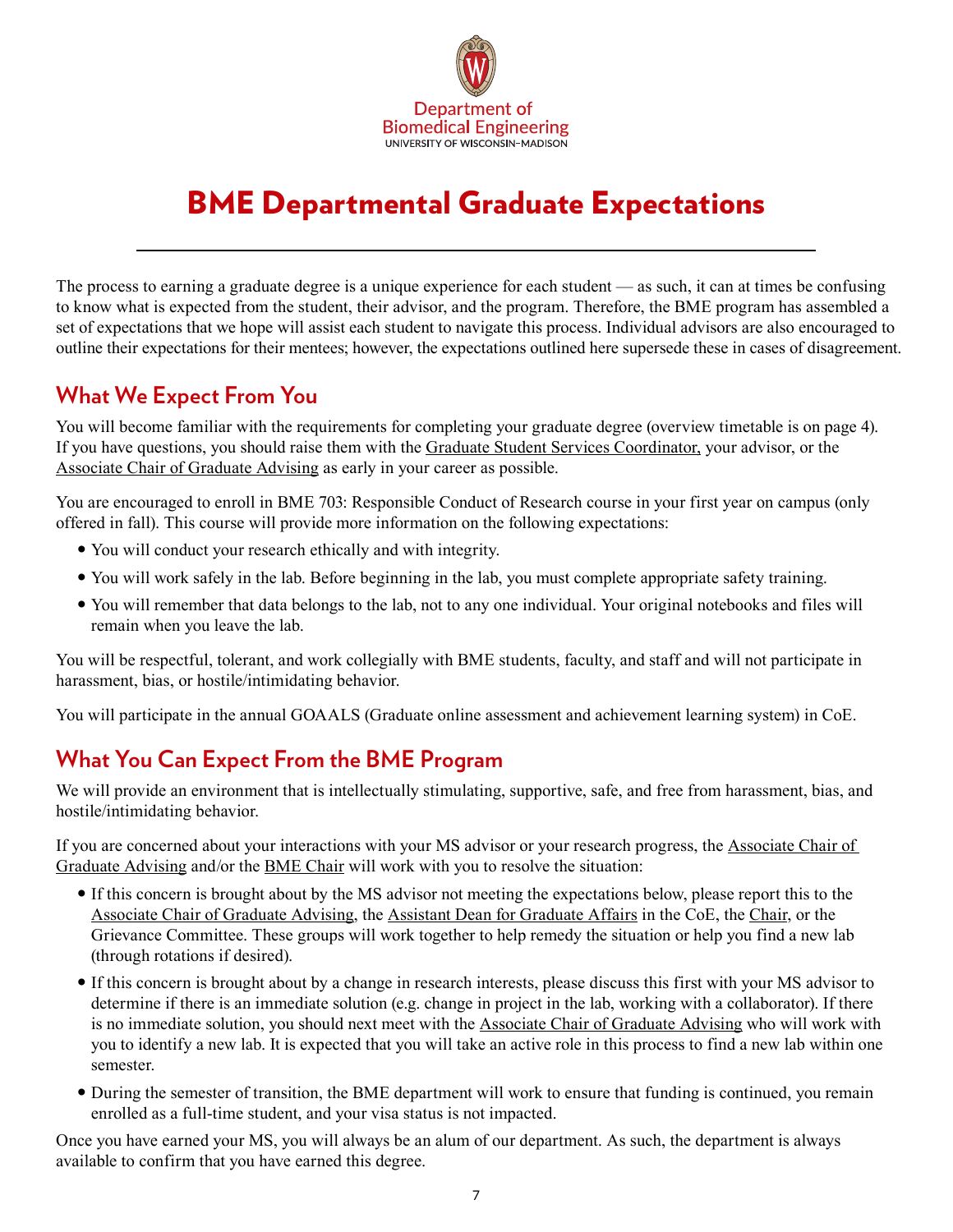

# BME Departmental Graduate Expectations

### **What You Can Expect From Your Research Advisor**

- They will be respectful, tolerant, and work collegially with you.
- They will help you to identify an initial research direction during your first year.
- They will identify the safety training that you must complete.
- They will meet with you to discuss research progress on a regular basis.
- They will participate in the annual GOALLS assessment through CoE and meet with you annually to discuss your Individual Development Plan (IDP).

# **About Your RA/PA/TA Position**

These positions are fully defined in the [Graduate School's Academic Policies and Procedures.](https://grad.wisc.edu/academic-policies/) Note in particular:

"It is understood that RAs are engaged in professional activities of such a nature that the output produced or the result accomplished cannot be precisely measured in relation to a given period of time."

As part of your position as a researcher in a lab, it is reasonable for you to have some lab-associated duties (e.g., ordering, maintaining equipment, training new students). If you feel these duties are excessive, you should discuss this with your MS advisor. If this does not resolve the situation, you should then discuss your concerns with the [Associate Chair of](https://engineering.wisc.edu/departments/biomedical-engineering/people/)  [Graduate Advising](https://engineering.wisc.edu/departments/biomedical-engineering/people/) and/or the BME Grievance Committee.

RA/PA/TA funds do not oblige you to participate in any activities outside of UW–Madison (e.g., babysitting, helping a faculty member with personal chores). If you are pressured to do activities of this sort, you should report this to the [Assistant Dean for Graduate Affairs](https://engineering.wisc.edu/about/leadership/) in the CoE.

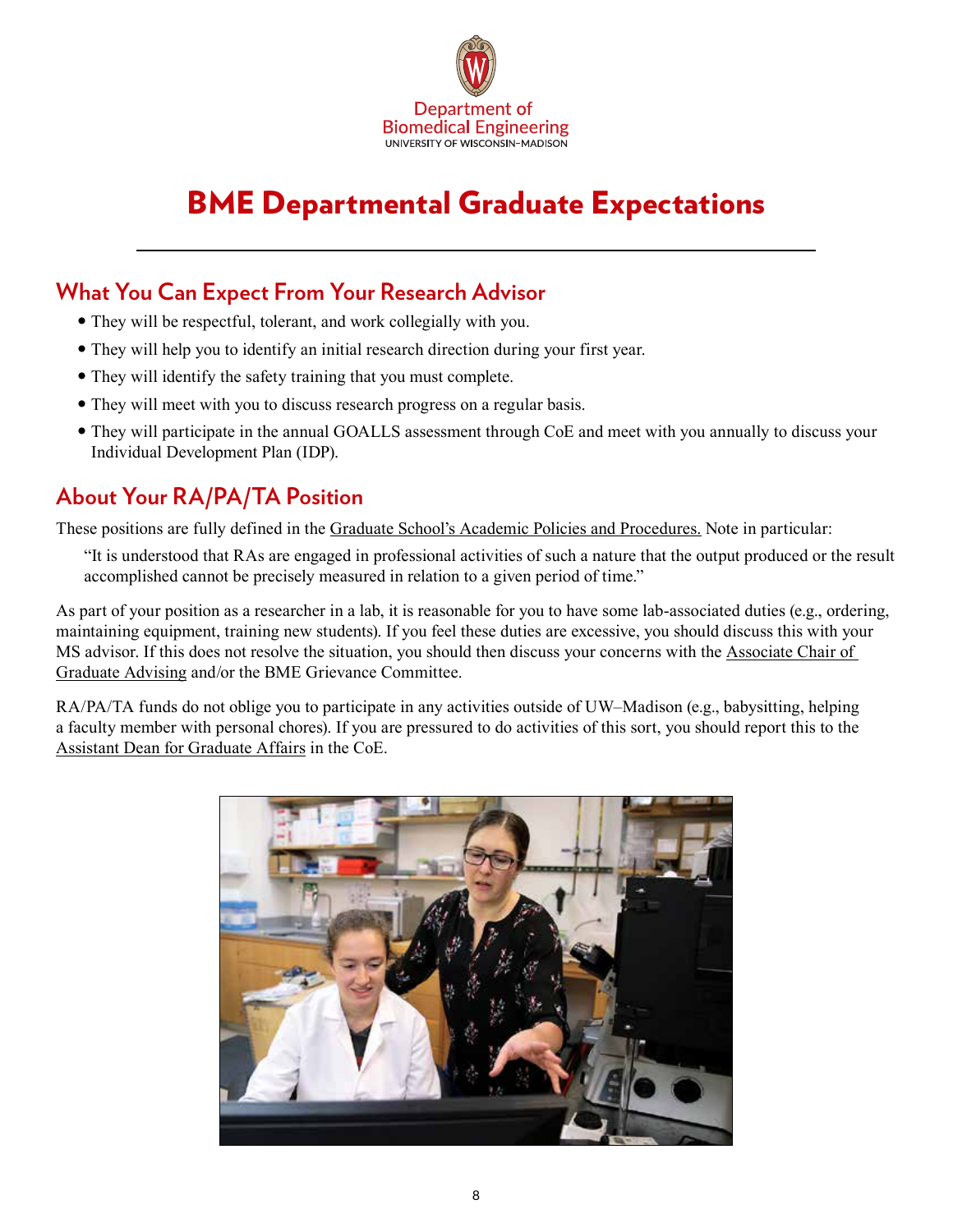

# Process to Change Your Advisor

<span id="page-8-0"></span>On occasion, there are situations where a student requests to switch to a different faculty research advisor to conduct their thesis work. Sometimes these changes are motivated scientifically – perhaps your interests changed. Other times they are motivated by personal concerns related to the advisor/student relationship or group atmosphere. No matter the circumstances, a graduate student does not have to remain linked permanently to a faculty advisor. As described in the UW–Madison Graduate School policies:

"The advisor/student relationship is one of mutual agreement, which may be terminated by either party. If a student changes advisor, they need to notify their program coordinator. It is the responsibility of every graduate student to have an advisor."

In cases where an advisor or environment does not meet the expectations of the College of Engineering, your immigration status and salary will not be impacted during the process of finding a new project. As you consider this change:

- If you are comfortable, have conversations with your faculty advisor. This is often the appropriate strategy when your change is scientifically motivated. Discuss the reasons you are considering a change and see if there are solutions that you and your faculty advisor can implement to either allow you to stay in the lab or help you identify a new laboratory. You will want to be certain that your conversations are sufficiently clear, and if you feel it would be useful you can involve an outside party such as a committee member or faculty member you have had a positive interaction with. If you ultimately decide to switch to a new lab, you will need to report this change to the [Associate](https://engineering.wisc.edu/departments/biomedical-engineering/people/)  [Chair of Graduate Advising.](https://engineering.wisc.edu/departments/biomedical-engineering/people/)
- Alternatively, if you are not comfortable having the conversation with your faculty advisor for any reason, you should contact the [Associate Chair of Graduate Advising](https://engineering.wisc.edu/departments/biomedical-engineering/people/) or the [Assistant Dean for Graduate Affairs](https://engineering.wisc.edu/about/leadership/) in the College of Engineering to set up a meeting and discuss your individual situation. This is usually the appropriate course of action when your change is motivated by concerns with the advisor/student relationship or group atmosphere. They will have this conversation with you without involving your faculty advisor either until you are ready or if necessary, without involving your faculty advisor at all.

#### **Points to consider during a transition:**

- y It may take time to identify a new faculty advisor—you want to do your diligence to be sure you land in a good situation.
- Changing advisors can be stressful—reach out to [UHS](https://www.uhs.wisc.edu/) if speaking with a counselor would be helpful.
- You may need to develop a plan for completing any remaining work with your current advisor.
- Remember, the department is invested in your success and well-being. We will work with you through this process.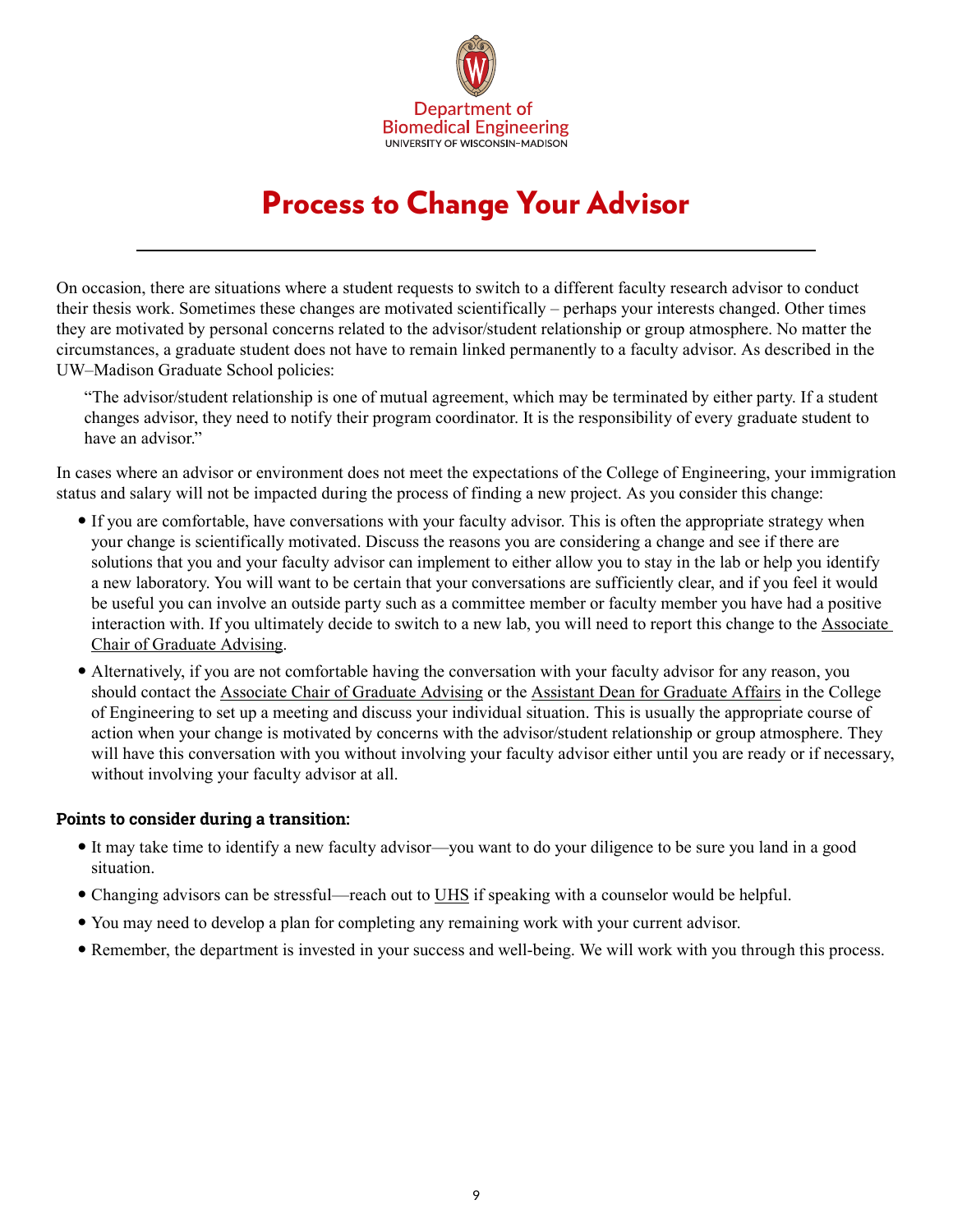

# Class Registration and Credit Load

<span id="page-9-0"></span>Course registration is accessed online through MyUW in Course Search & Enroll. A Net ID and password are required for log in. Tutorials on navigating Student Center are available through the [Enrollment Help Desk.](https://kb.wisc.edu/registrar/112699)

The minimum credit load to be considered a graduate student is two graduate-level credits. A student taking 2-6 credits during the fall or spring semester is considered a part-time graduate student. The below credit load requirements apply to full-time graduate students. When enrolling, students should remember both the credit load requirements for their status as a graduate student (and, if applicable, their position as a RA/TA/PA) as well as the types and levels of courses needed to complete their degree.

### **Credit Load Requirements for Full-Time Students**

|                                                              | <b>Fall and Spring Semester</b> | <b>Summer Session</b>            |
|--------------------------------------------------------------|---------------------------------|----------------------------------|
| <b>General Rule</b>                                          | 8-15 Credits                    | 4-8 Credits                      |
| <b>Non-dissertator TAs and RAs</b> 8 Credits<br>with $>33\%$ |                                 | 2 Credits                        |
| <b>International Students</b>                                | 8-15 Credits                    | Not required (unless being paid) |

### **Fall and Spring**

A student taking 8-15 credits during the fall or spring semester is considered a full-time graduate student. The maximum credit load for fall and spring semester is 15 graduate-level credits. (Note: taking more than 12 credits per semester is not recommended.) Students who are being paid as an RA, TA or PA must be enrolled as a full-time student.

### **Summer**

Enrollment for summer is not required for graduate students. However, it is required for any student who is being paid as an RA over the summer. During the summer, students who are required to enroll must take at least 2 credits.

**\*\*PLEASE NOTE:** Courses taken pass/fail, for audit, or below 300 do not count towards these minimums or maximums. They are in essence counted as zero credits. Students cannot take courses pass/fail or for audit while having dissertator status. Graduate level courses are either greater than 700 level **or** have a designation as having a "50% graduate coursework requirement" in the course guide. Questions about a specific course should be directed to the [Graduate](https://directory.engr.wisc.edu/bme/staff)  [Student Services Coordinator](https://directory.engr.wisc.edu/bme/staff).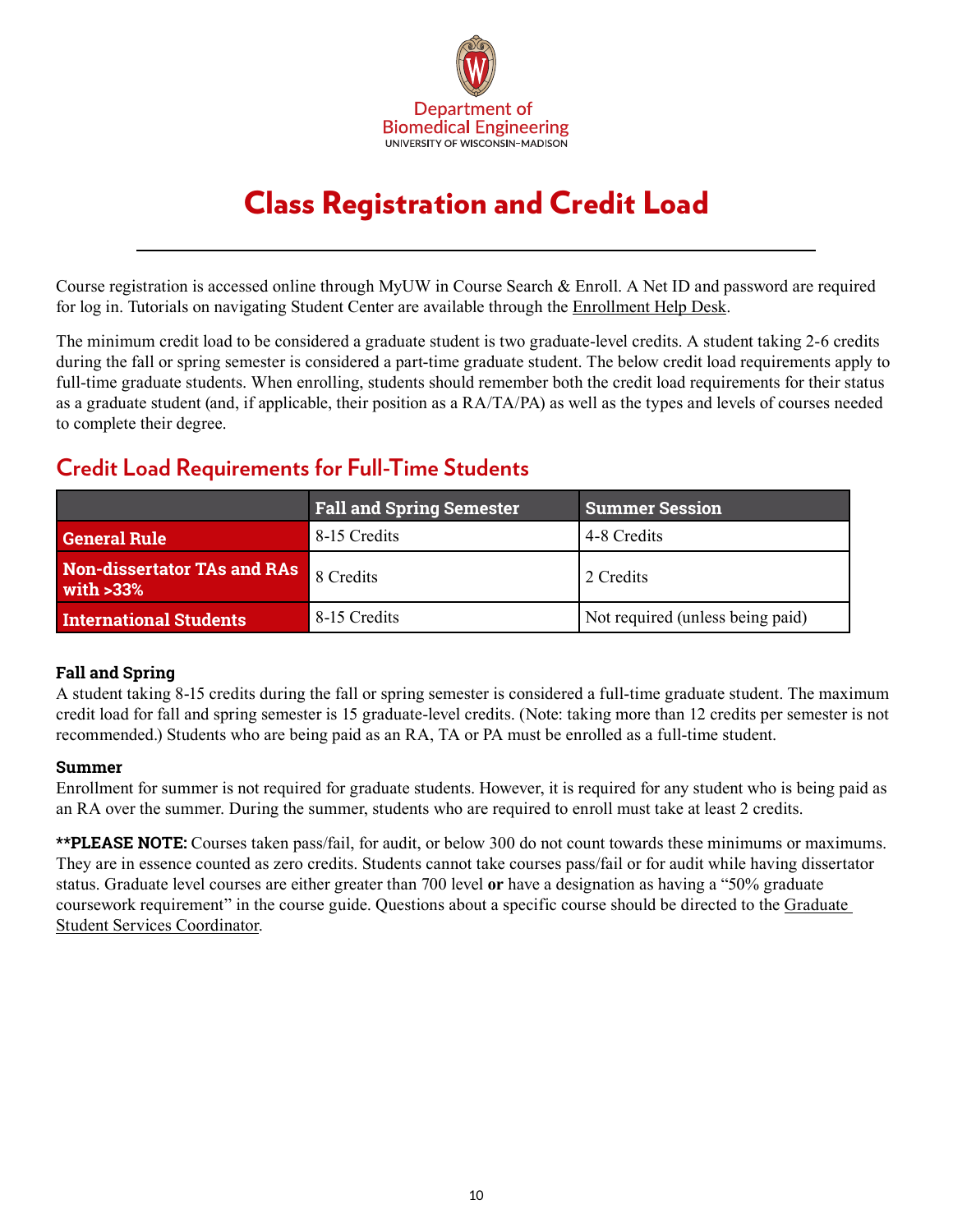

# Class Registration and Credit Load

### **Unique Registration Situations**

Each student's program plan is unique and may require additional steps for registration or coursework documentation; the following are the most common scenarios that students encounter during registration and the processes to follow regarding proper registration.

### **Carrying a Credit Overload**

In order to enroll in more than the maximum credit load, students must submit a Credit Overload Request form, have it signed by their faculty advisor, and return it to the Graduate School at 217 Bascom Hall. The request must be approved by the [Add Deadline](https://registrar.wisc.edu/dates/) in order for a student to take more than the max credit load; the student is responsible to add the overload course.

### **Registering for a Closed BME Class**

To register for a waitlisted BME course  $(\triangle)$ , students should use the waitlist system. To register for a closed BME course  $(\blacksquare)$ , students should contact the instructor of the course with their campus ID, course number, and number of the lab/ discussion section (if needed). An online instructions on how to use the waitlist can be found [here](https://kb.wisc.edu/registrar/15644).

### **Registering for Graduate Level Independent Study, Research or Thesis Credits**

BME students interested in BME research credits (BME 799 and 790) should enroll in the appropriate course and faculty member section during the general enrollment periods. It is the student's responsibility to enroll with the correct course and faculty member section. Incorrect enrollment may result in an incomplete or unsatisfactory grade. The faculty section is generally the student's research advisor. In the case of co-advised students, credit should be split between advisors each semester as appropriate.

- BME 799: Master's level independent study
- BME 790: Master's level thesis

### **Requesting Transcripts**

Students can order "unofficial" transcripts at any time by following the instructions listed [here](https://kb.wisc.edu/registrar/4146).

Official transcript orders can be place[d here.](https://registrar.wisc.edu/transcript/)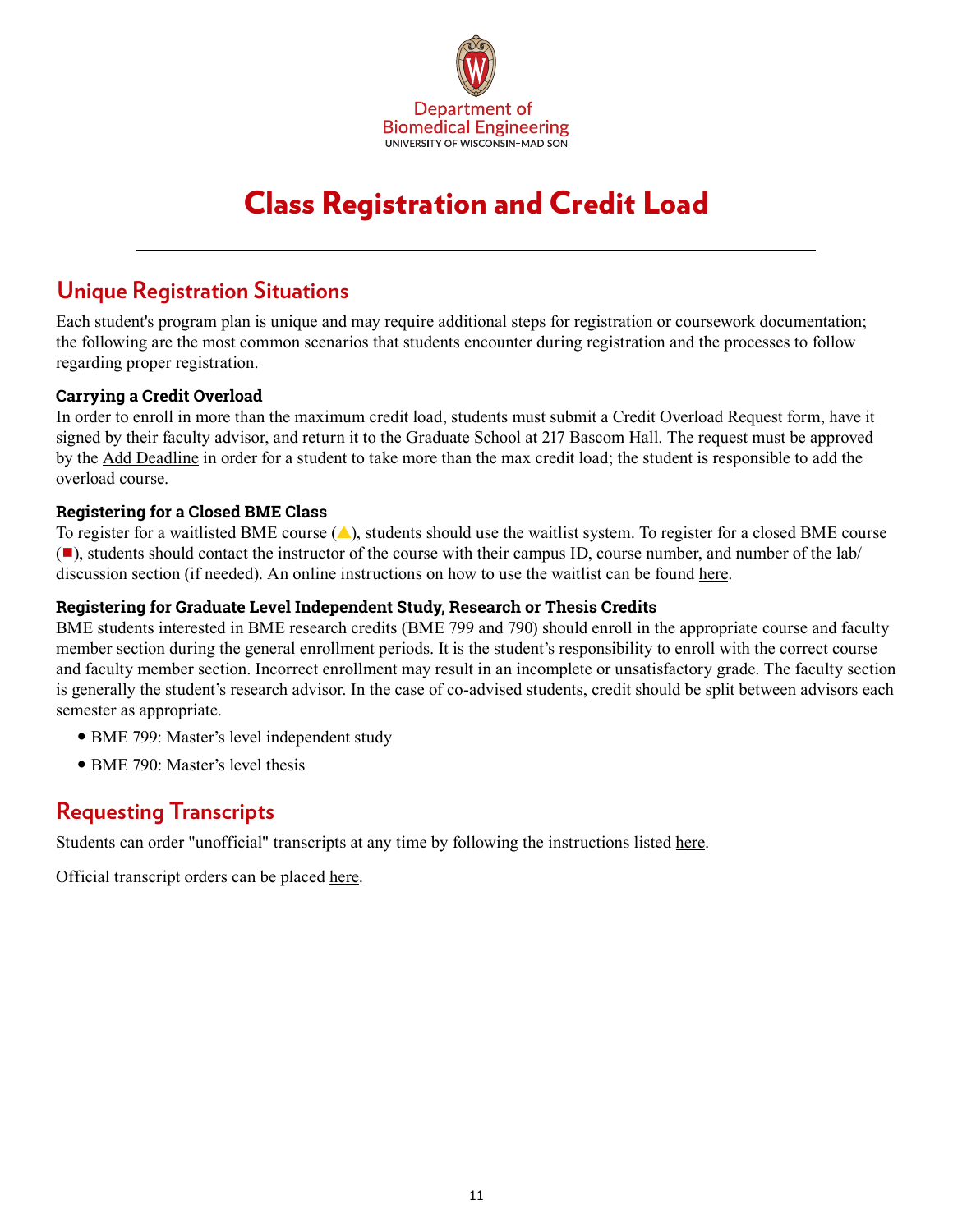

# Suggested Courses

<span id="page-11-0"></span>A list of courses that fulfill the biology requirement is provided below, as well as a list of relevant courses for mathematics and analysis that could be important for your specialization. Finally, engineering courses relevant to BME specializations are provided. Additional course options can be found in the PhD Handbook in the PhD Tracks. A MS student does not have to follow a PhD Track, but the PhD Tracks can be useful guidance if a student is considering switching degrees.

### **Biology**

ANAT & PHYS 335: Physiology ANAT & PHYS 435: Fundamentals of Human Physiology BIOCHEM 501: Introduction to Biochemistry CRB 640: Fundamentals of Stem Cell and Regenerative Biology CRB 650: Molecular and Cellular Organogenesis CRB 670: Biology of Heart Disease and Regeneration KINES 350: Introduction to Exercise Psychology KINES 531: Neural Control of Movement KINES 773: Cardiorespiratory Adaptions to Environment and Exercise MM&I 528: Immunology NTP 610: Cellular and Molecular Neuroscience NTP 611: Systems Neuroscience ZOOLOGY 470: Introduction to Animal Development ZOOLOGY 523: Neurobiology ZOOLOGY 570: Cell Biology ZOOLOGY 630: Cellular Signal Transduction Mechanisms

### **Mathematics and Analysis**

BMI/STAT 541: Introduction to Biostatistics BMI 776: Advanced Bioinformatics COMP SCI 300: Programming II COMP SCI 320: Data Programming II COMP SCI 368: Learning a Programming Language (that there are multiple 1 credit options, including R, C++, and Matlab) COMP SCI 532: Matrix Methods in Machine Learning COMP SCI 765: Data Visualization COMP SCI 766: Computer Vision COMP SCI 767: Computational Methods for Medical Image Analysis ECE 630: All of Signal Processing MATH 443: Applied Linear Algebra MATH 519: Ordinary Differential Equations MATH 619: Analysis of Partial Differential Equations STAT 571: Statistical Methods for Bioscience I STAT 877: Statistical Methods for Molecular Biology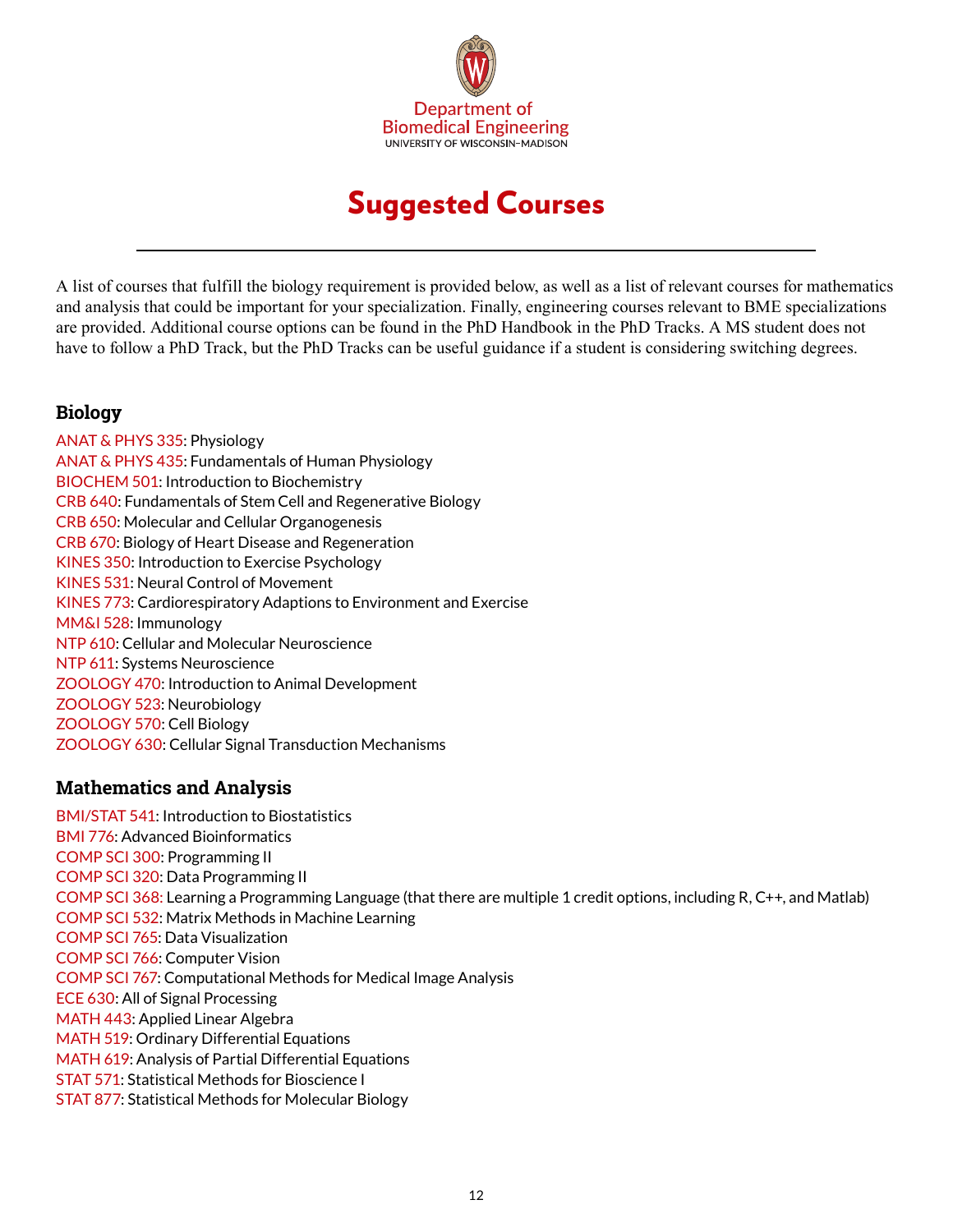

# Suggested Courses

### **Specialization: Biomaterials and Tissue Engineering**

BME 430: Biological Interactions with Materials BME 510: Introduction to Tissue Engineering BME 511: Tissue Engineering Laboratory BME 520: Stem Cell Bioengineering BME 545: Engineering Extracellular Matrices BME 550: Introduction to Biological and Medical Microsystems BME 602: CRISPR Genome Editing and Engineering Laboratory BME 730: Current Topics in Stem Cell Engineering CBE 540: Polymer Science and Technology CBE 562: Cellular Biomanufacturing CBE 648: Synthetic Organic Materials in Biology and Medicine CBE 781: Biological Engineering: Molecules, Cells and System CHEM 654: Materials Chemistry of Polymers MSE 521: Advanced Polymeric Materials

### **Specialization: Biomechanics**

BME/ME 414: Orthopaedic Biomechanics–Design of Implants BME/ME 415: Biomechanics of Human Movement BME/ME 603: Finite Elements for Biomechanics BME/ME 603: Imaging Biomechanics BME/ME 603: Cell Mechanics BME/ME 603: Advanced Cardiovascular Biomechanics BME 505: Biofluidics BME 615: Tissue Mechanics ME 540: Experimental Vibration and Dynamic System Analysis ME/EMA 508: Composite Materials ME 563: Intermediate Fluid Mechanics ME/EMA 570: Experimental Mechanics ME 573: Computational Fluid Dynamics EMA 506: Advanced Mechanics of Materials I EMA 519: Fracture Mechanics EMA 541: Heterogeneous and Multiphase Materials EMA 545: Mechanical Vibrations EMA 605: Introduction to Finite Elements EMA 615: Micro- and Nanoscale Mechanics EMA 622: Mechanics of Continua EMA 630: Viscoelastic Solids EMA 700: Theory of Elasticity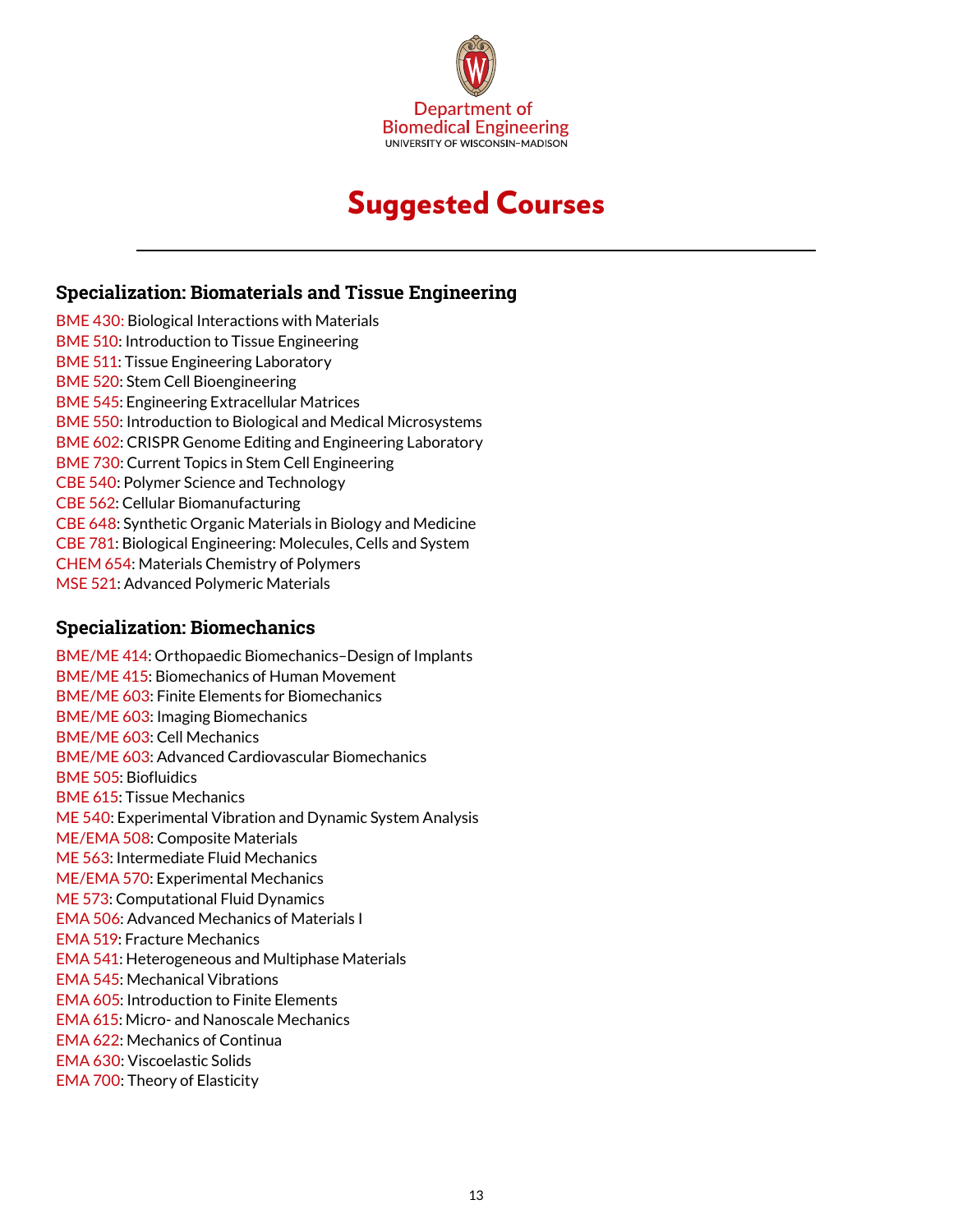

# Suggested Courses

### **Specialization: Imaging**

BME 602: Biophotonics Lab BME 751: Biomedical Optics and Biophotonics BME/MED PHYS 501: Radiation Physics and Dosimetry BME/MED PHYS 530: Medical Imaging Systems BME/MED PHYS 573: Medical Image Science: Mathematical and Conceptual Foundations BME/MED PHYS 574: Imaging in Medicine: Applications BME/MED PHYS 578: Non-Ionizing Diagnostic Imaging BME/MED PHYS 580: The Physics of Medical Imaging with Ionizing Radiation BME/MED PHYS 619: Introduction to Multiscale Imaging BME/MED PHYS 710: Advances in Medical Magnetic Resonance BME/CHEM/MED PHYS 750: Biological Optical Microscopy MED PHYS 777: Principles of X-Ray Computed Tomography

### **Specialization: Medical and Micro Devices**

BME 462: Medical Instrumentation BME 515: Therapeutic Medical Devices BME/MED PHYS 535: Intro to Energy-Tissue Interactions BME 550: Introduction to Biological and Medical Microsystems BME 602: Biophotonics Lab BME 602: Medical Devices Ecosystem BME 602: Introduction to Neuroengineering BME 750: Biological Optical Microscopy

### **Specialization: Neuroengineering**

BME 515: Therapeutic Medical Devices BME 550: Introduction to Biological and Medical Microsystems BME 602: Introduction to Neuroengineering BME 602: Medical Devices Ecosystem ECE/BME 462: Medical Instrumentation ECE/BME 463: Computers in Medicine

### **Specialization: Systems and Synthetic Biology**

BME 556: Systems Biology: Mammalian Signaling Networks BME 780: Methods in Quantitative Biology CBE/BME 560: Biochemical Engineering CBE 781: Biological Engineering: Molecules, Cells and Systems CBE/BME 782: Modeling Biological Systems BIOCHEM 570: Computational Modeling of Biological Systems BIOCHEM 919: Synthetic Biology BMI 755: Computational Network Biology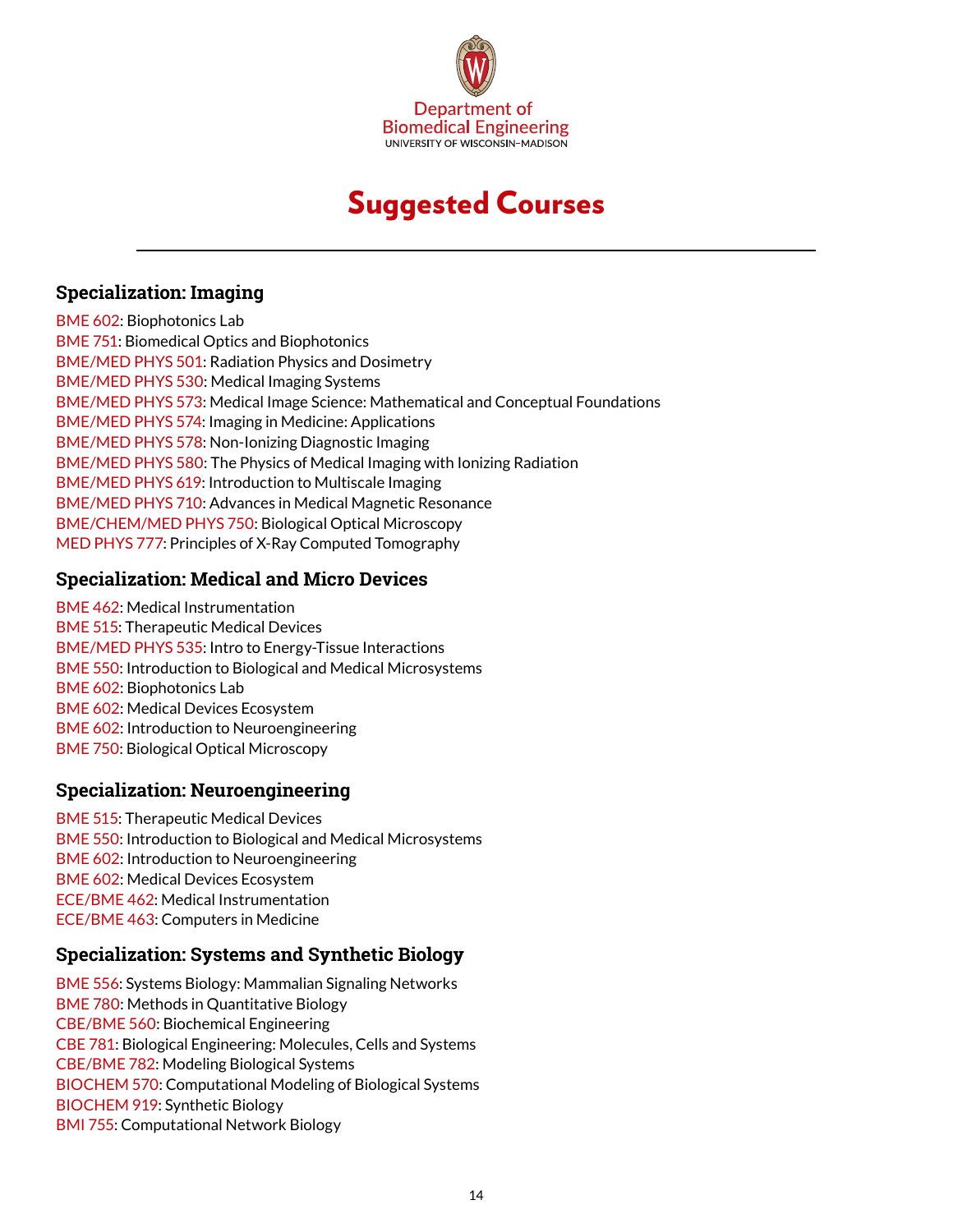

# MS Thesis Requirement

<span id="page-14-0"></span>To complete the MS Research degree, the student must complete a written thesis documenting their research. The thesis does not have to be deposited with Memorial Library.

### **Format**

The thesis must include an abstract, introduction, methods, results, discussion, and references. The advisor and student can determine if this is better presented as 1) a continuous document with one section for each of these topics, 2) a document with chapters for distinct research projects that each contain these topics, or 3) another variation that effectively communicates the research.

# **Defense**

At the beginning of the final semester, the student will form their thesis committee. This committee consists of their advisor/advisors (including a primary BME faculty for those students directly mentored by a BME affiliate), an additional BME faculty member (primary or affiliate), and an additional faculty member that can be from any department (including BME if an outside expert is not needed).

The thesis is submitted to the committee for review two weeks before the scheduled defense. The defense will be an oral presentation of approximately 20-30 minutes that is open to the public, followed by a closed question and answer period with the committee. Following the defense, revisions are made to the thesis as required by the committee and the advisor will sign the thesis documentation.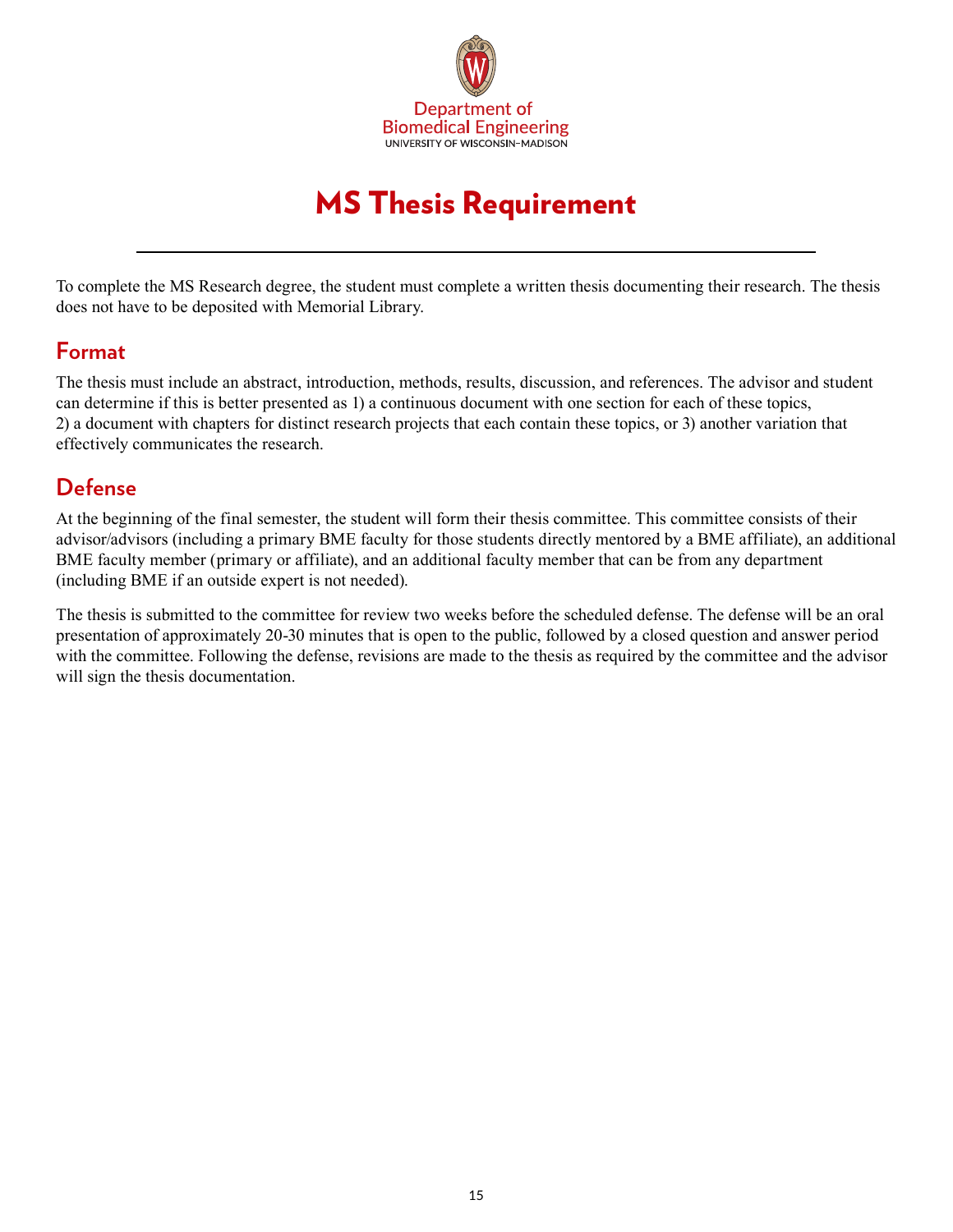

# Completing a Graduate Degree

<span id="page-15-0"></span>The Graduate Student Services Office (3180 Mechanical Engineering) will send out an email at the beginning of each semester requesting the names of students who plan to graduate. This email will contain instructions and deadlines for submitting final degree warrant information for graduation. Students must also indicate plans for graduation in their MyUW Student Center at the beginning of their final semester.

Students should be knowledgeable of campus-wide [Graduate School Degree and Dissertation Eligibility Deadlines](https://grad.wisc.edu/current-students/masters-guide/) and ensure that the following, program-specific requirements and paperwork are completed **at least 3 weeks before graduation**.

### **Requirements for Graduation**

To be eligible for graduation, a student must:

- Complete a MS Warrant Request form (found in student's BOX file) approved by the student's faculty advisor and the [Associate Chair of Graduate Advising.](https://engineering.wisc.edu/departments/biomedical-engineering/people/) Contact the [Graduate Student Services Coordinator](https://directory.engr.wisc.edu/bme/staff) so a final warrant can be requested by the [deadline](https://grad.wisc.edu/current-students/masters-guide/) (please note this form *MUST* be accompanied by a paragraph describing the student's area of specialization).
- y Be enrolled in at least 2 credits term you expect to earn your degree (students should note that once a student submits their MS degree warrant, they will no longer be able to enroll in courses).
- Have a GPA of 3.0 or higher.
- Meet all MS degree requirements listed in this document.
- y Have all grades entered (except for the current semester; no Is or NRs can be present on transcript).
- [Double MS Degrees](https://grad.wisc.edu/documents/double-degrees/): students receiving a second master's degree from UW–Madison and students receiving two master's degrees during the same semester must submit official lists of courses used for each degree. Students can overlap up to 25% of credits from the program with the lower degree credit requirement.
- Complete the online exit survey.

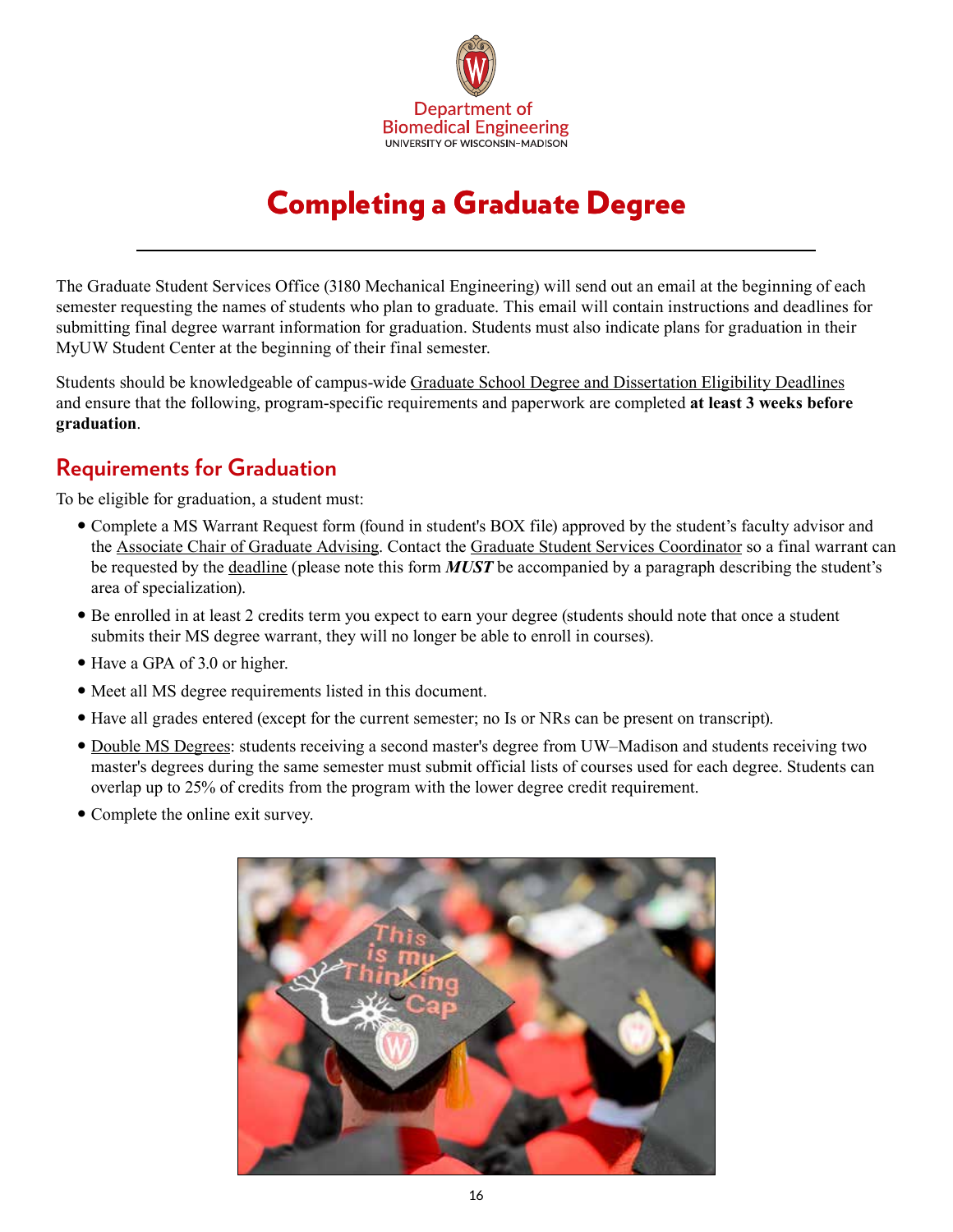

# Completing a Graduate Degree

### **Things to Remember When Finishing a Degree**

### **End of Student Status and Financial Support**

All graduate students will retain student status through the end of the semester, until the official date of graduation and at that time are no longer eligible for financial support. If the student holds an assistantship or a fellowship, the student must consult with his or her advisor and the [Payroll and Benefits Specialist](https://directory.engr.wisc.edu/bme/staff) to determine the end date of the appointment and its ramifications.

### **Diplomas**

Diplomas will be mailed 12-14 weeks after the degree deadline to the mailing address listed in the Student Center. All international students are required to enter a diploma address into their Student Center to receive a diploma. Consult [the](https://registrar.wisc.edu/diplomas/)  [Office of the Registrar's page on diplomas](https://registrar.wisc.edu/diplomas/) for more information.

### **Feedback**

An online survey will be emailed to all graduate students completing their degree. This survey is extremely helpful to the department in tracking where students go after graduation. We greatly appreciate cooperation in completing this survey. In-person interviews are also possible for MS degrees.

### **Email and Continued Department Communications**

Student email can be accessed after graduation. Consult the university's KnowledgeBase (KB) for more information on [alumni access to email services.](https://kb.wisc.edu/page.php?id=6023)

Students should remember to keep in touch via [Facebook,](https://www.facebook.com/UWBME/) [Twitter,](https://twitter.com/UWMadison_BME) and [LinkedIn](https://www.linkedin.com/groups/5134683), and feel free to contact the BME department or Student Services Office with any questions or concerns after graduation.

### **Commencement**

Once a student has met their degree requirements, they may choose to attend a fall or spring commencement ceremony. Students should reference the [Graduate](https://grad.wisc.edu/current-students/masters-guide/)  [School](https://grad.wisc.edu/current-students/masters-guide/)'s and the [university](https://commencement.wisc.edu/)'s information regarding commencement for more details regarding preparing for the ceremony proper attire, dates and times.

### **College of Engineering Graduate Recognition Event**

The College of Engineering holds a Graduate Recognition event every spring semester after the Saturday commencement ceremony. Students who are graduating with a BS, MS or PhD engineering degrees are welcome to take part in the College of Engineering event. Learn more on the [College of Engineering graduation webpage.](https://graduation.engr.wisc.edu/)

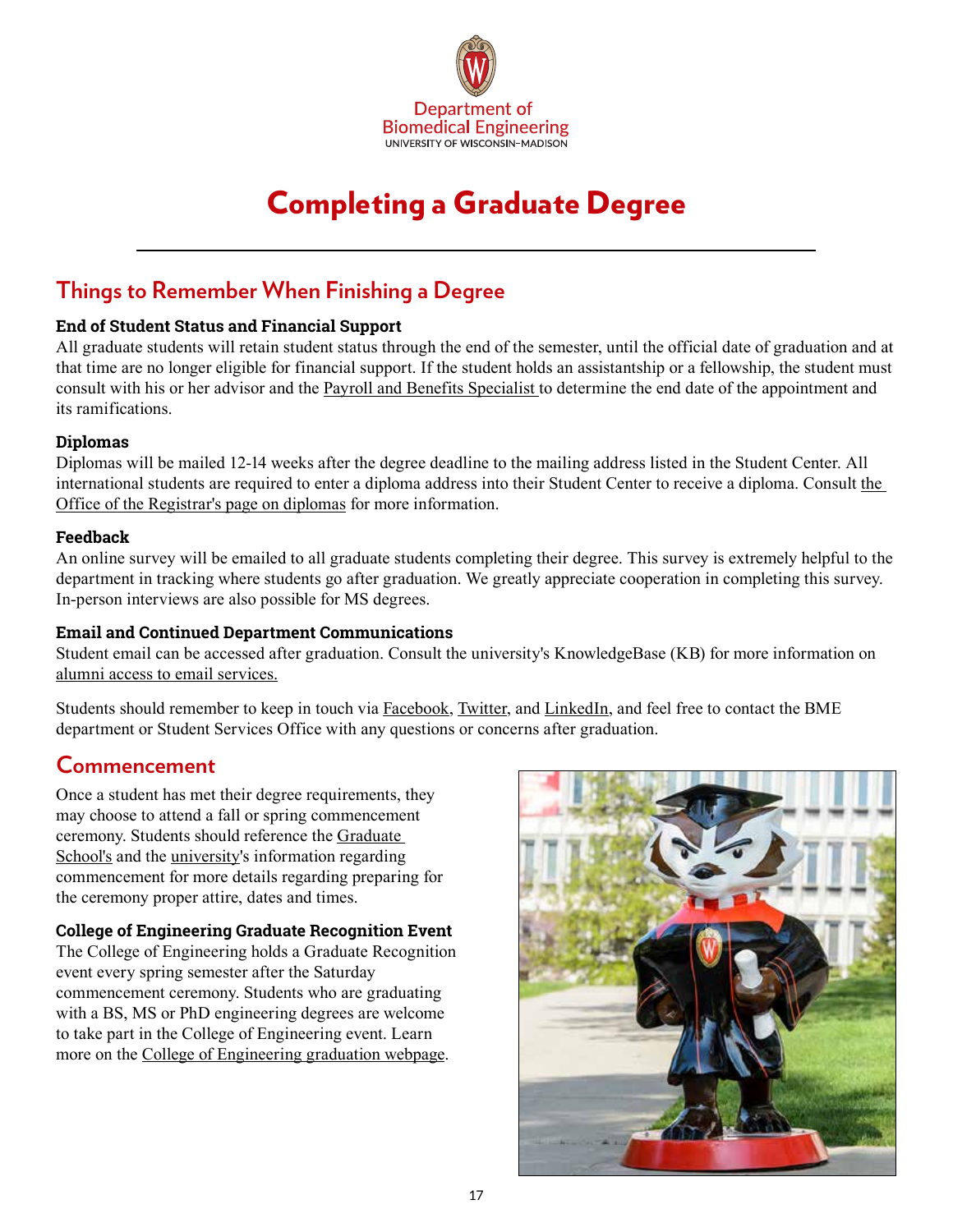

# Academic Standards

<span id="page-17-0"></span>Students should note the below university, college, and departmental policies regarding graduate student academic performance:

### **Satisfactory Progress**

The Graduate School requires that students maintain a minimum graduate GPA of 3.00 in all graduate-level work (300 or above, excluding research, audit, credit/no credit, and pass/fail courses) taken as a graduate student unless probationary admission conditions require higher grades. The Graduate School also considers Incomplete (I) grades to be unsatisfactory if they are not removed during the next fall or spring semester in which a student is enrolled; however, the instructor may impose an earlier deadline. A student may be placed on probation or suspended from the Graduate School for low grades or for failing to resolve incompletes in a timely fashion. In special cases, the Graduate School permits students who do not meet these minimum standards to continue on probation upon recommendation and support of their advisor.

The BME program requires satisfactory progress to continue funding support. Satisfactory progress includes meeting the departmental and advisor expectations (page 7).

### **Probation**

If a student was admitted on probation and they satisfy the conditions outlined at the time of admission, probationary status will be removed automatically. Once their studies have begun, students are expected to make satisfactory progress toward their degree. Students must be in good academic standing with the Graduate School, their program, and their advisor.

The Graduate School regularly reviews the record of any student who received grades of BC, C, D, F, or I in graduate-level courses (300 or above), or grades of U in research and thesis. This review could result in academic probation with a hold on future enrollment, and the student may be suspended from graduate studies. The Graduate School may also put students on probation for incompletes not cleared within one term. All incomplete grades must be resolved before a degree is granted.

Please note that any student who is on probation will not be able to enroll for the following semester until their final grades are submitted and the Graduate School has verified they are making satisfactory progress.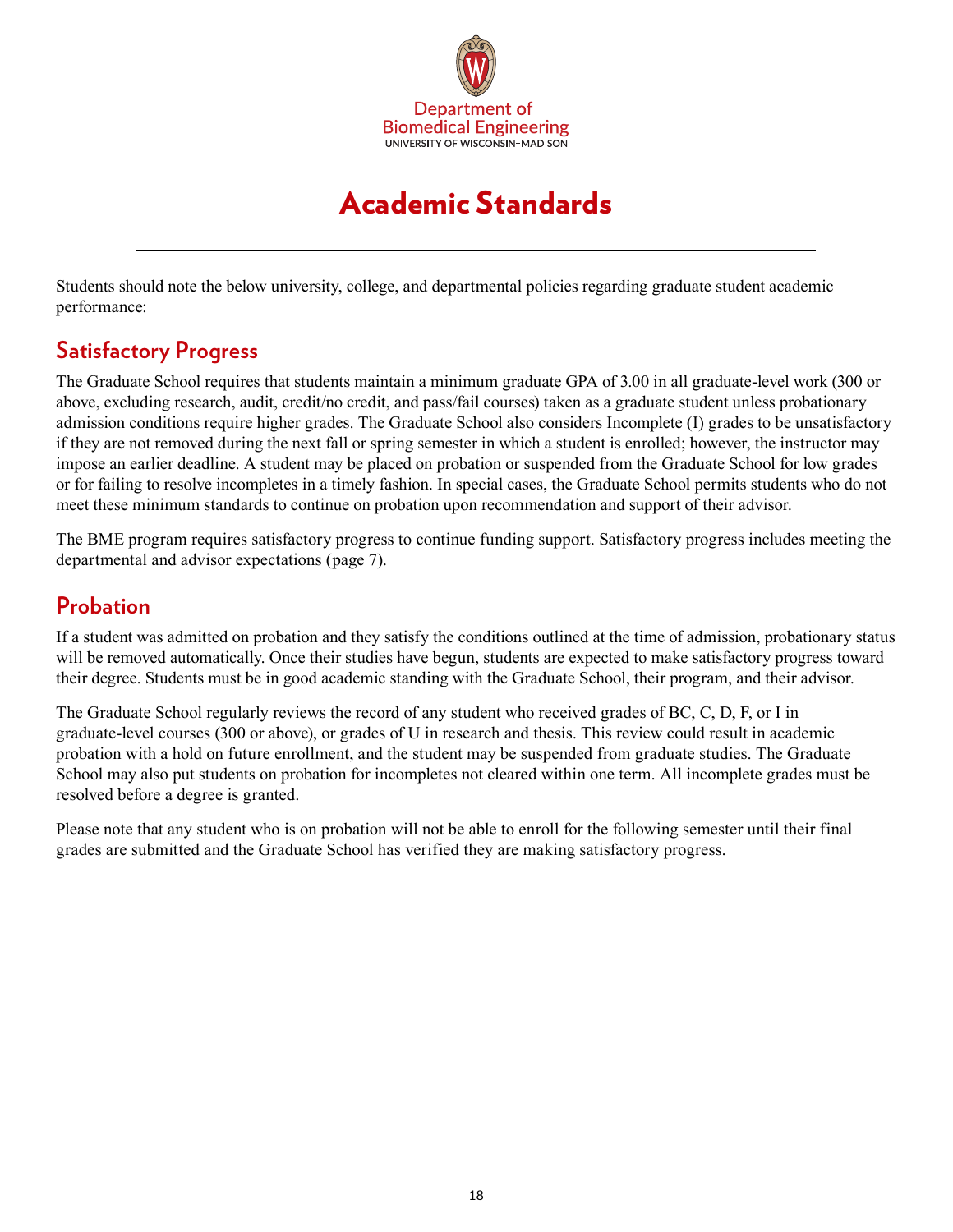

# Grievance Procedures

<span id="page-18-0"></span>If a student feels unfairly treated or aggrieved by faculty, staff, or another student, the University offers several avenues to resolve the grievance.

# **Procedures for Proper Accounting of Student Grievances**

### **Step 1**

The student is encouraged to speak first with the person toward whom the grievance is directed to see if a situation can be resolved at this level. Students are also encouraged to talk with their faculty advisors regarding concerns or difficulties, or reach out to the [Graduate Student Services Coordinator](https://directory.engr.wisc.edu/bme/staff) or [Associate Chair of Graduate Advising](https://engineering.wisc.edu/departments/biomedical-engineering/people/) for additional assistance. These activities do not rise to the level of a formal grievance; however, the student is encouraged to keep documentation of these interactions as they may be useful if a formal grievance is pursued.

### **Step 2**

Should a satisfactory resolution not be achieved, a formal grievance can be filed with the BME Grievance Committee. To do so, the student contacts the [Department Administrator,](https://engineering.wisc.edu/departments/biomedical-engineering/people/) who will provide the student with the name of the current chair of the Grievance Committee. The student will then contact the Chair of the Grievance Committee, who will reply within seven calendar days. If the grievance is with the current Chair of the Grievance Committee, please let the Department Administrator know and they will identify an alternate committee member to contact. It is advised that grievances are filed within 60 calendar days of the alleged unfair treatment to enable a thorough investigation.

### **Step 3**

If the student does not feel comfortable working through the departmental process, they are encouraged to seek out other campus resources including:

- [The Assistant Dean for Graduate Affairs in the College of Engineering](https://engineering.wisc.edu/about/leadership/)
- [The Graduate School](https://grad.wisc.edu/current-students/)
- [UW Division of Diversity, Equity & Educational Achievement](https://diversity.wisc.edu/) (DDEEA)
- [McBurney Disability Resource Center](https://mcburney.wisc.edu/)
- [Employee Assistance Office](https://hr.wisc.edu/employee-assistance-office/)
- [Ombuds Office](https://ombuds.wisc.edu/)
- [University Health Services](https://www.uhs.wisc.edu/) (UHS)

### **Step 4**

At this point, if either party (the student or the person toward whom the grievance is directed) is unsatisfied with the decision of the faculty committee, the party may file a written appeal. Either party has ten working days to file a written appeal to the School/College. For more information, students should consult the [College of Engineering Academic](https://intranet.engineering.wisc.edu/graduate-students/resources-and-advising/)  [Advising Policies and Procedures](https://intranet.engineering.wisc.edu/graduate-students/resources-and-advising/).

### **Step 5**

Documentation of the grievance will be stored for at least seven years. Significant grievances that set a precedent will be stored indefinitely. The Graduate School has procedures for students wishing to appeal a grievance decision made at the school/college level. These policies are described in the Graduate School's [Academic Policies](https://grad.wisc.edu/academic-policies/) and Procedures.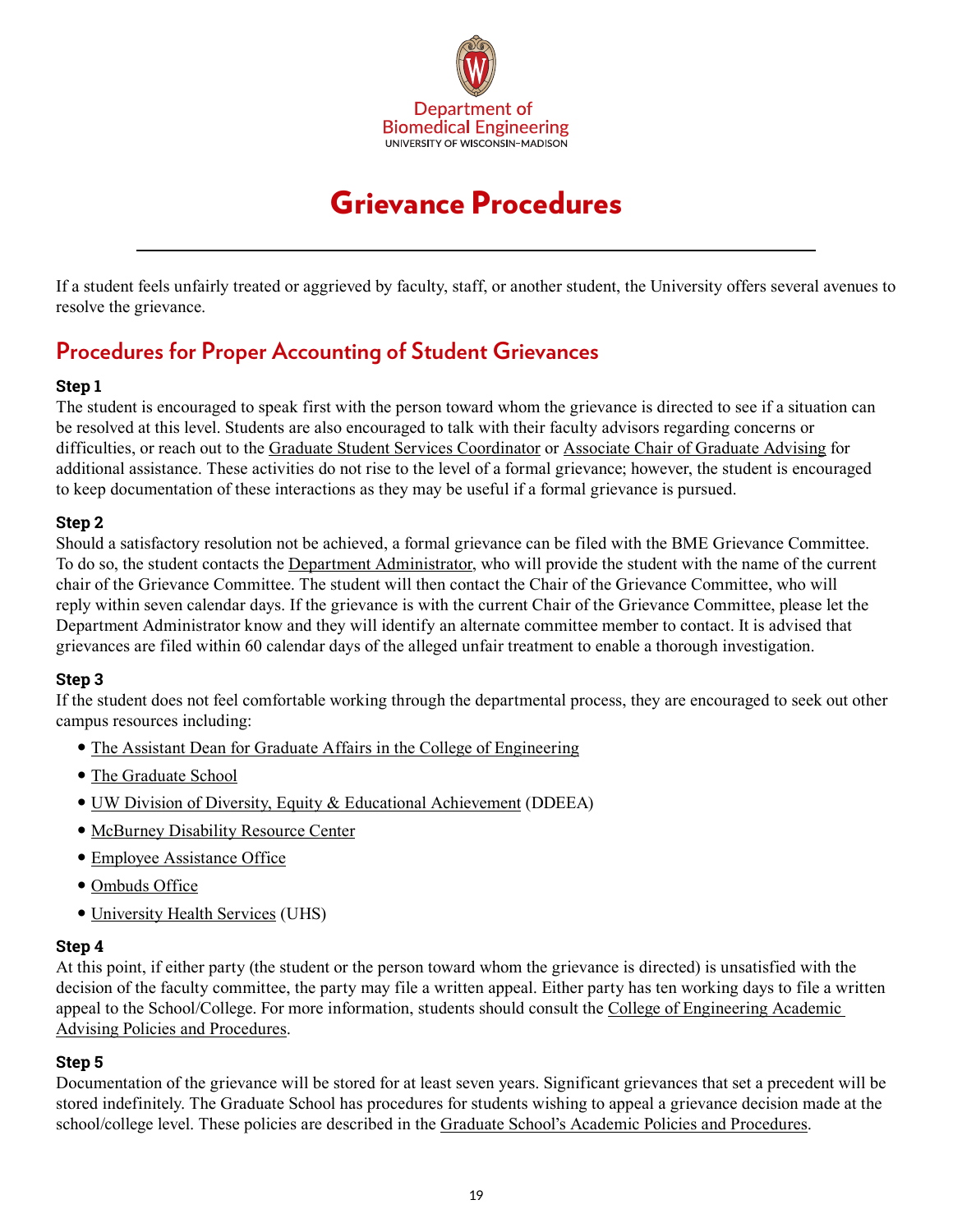

# Hostile and Intimidating Behavior

<span id="page-19-0"></span>Hostile and intimidating behavior, sometimes known by the shorthand term "bullying," is defined in university policy as "unwelcome behavior pervasive or severe enough that a reasonable person would find it hostile and/or intimidating and that does not further the University's academic or operational interests."

Hostile and intimidating behavior (HIB) can occur in the university setting. Even individual instances of such behavior can have a significant effect on the person it's aimed at, and can take a physical and emotional toll, reducing the effectiveness of a person's work or learning. It is a significant reason for unhealthy workplace climate and culture and should be addressed immediately. Hostile and intimidating behavior is prohibited by university policy.

### **What is Hostile and Intimidating Behavior?**

Hostile and intimidating behavior is defined as unwelcome behavior pervasive or severe to the extent that it makes the conditions for work inhospitable and impairs another person's ability to carry out his/her responsibilities to the university, and that does not further the University's academic or operational interests. A person or a group can perpetrate this behavior. The person need not be more senior than or a supervisor to the target. Unacceptable behavior may include, but is not limited to:

- 1. Abusive expression (including spoken, written, recorded, visual, digital, or nonverbal, etc.) directed at another person in the workplace, such as derogatory remarks or epithets that are outside the range of commonly accepted expressions of disagreement, disapproval, or critique in an academic culture and professional setting that respects free expression;
- 2. Unwarranted physical contact or intimidating gestures; Conspicuous exclusion or isolation having the effect of harming another person's reputation in the workplace and hindering another person's work;
- 3. Sabotage of another person's work or impeding another person's capacity for academic expression, be it oral, written, or other;
- 4. Abuse of authority, such as using threats or retaliation in the exercise of authority, supervision, or guidance, or impeding another person from exercising shared governance rights, etc.

Repeated acts or a pattern of hostile and/or intimidating behaviors are of particular concern. A single act typically will not be sufficient to warrant discipline or dismissal, but an especially severe or egregious act may warrant either.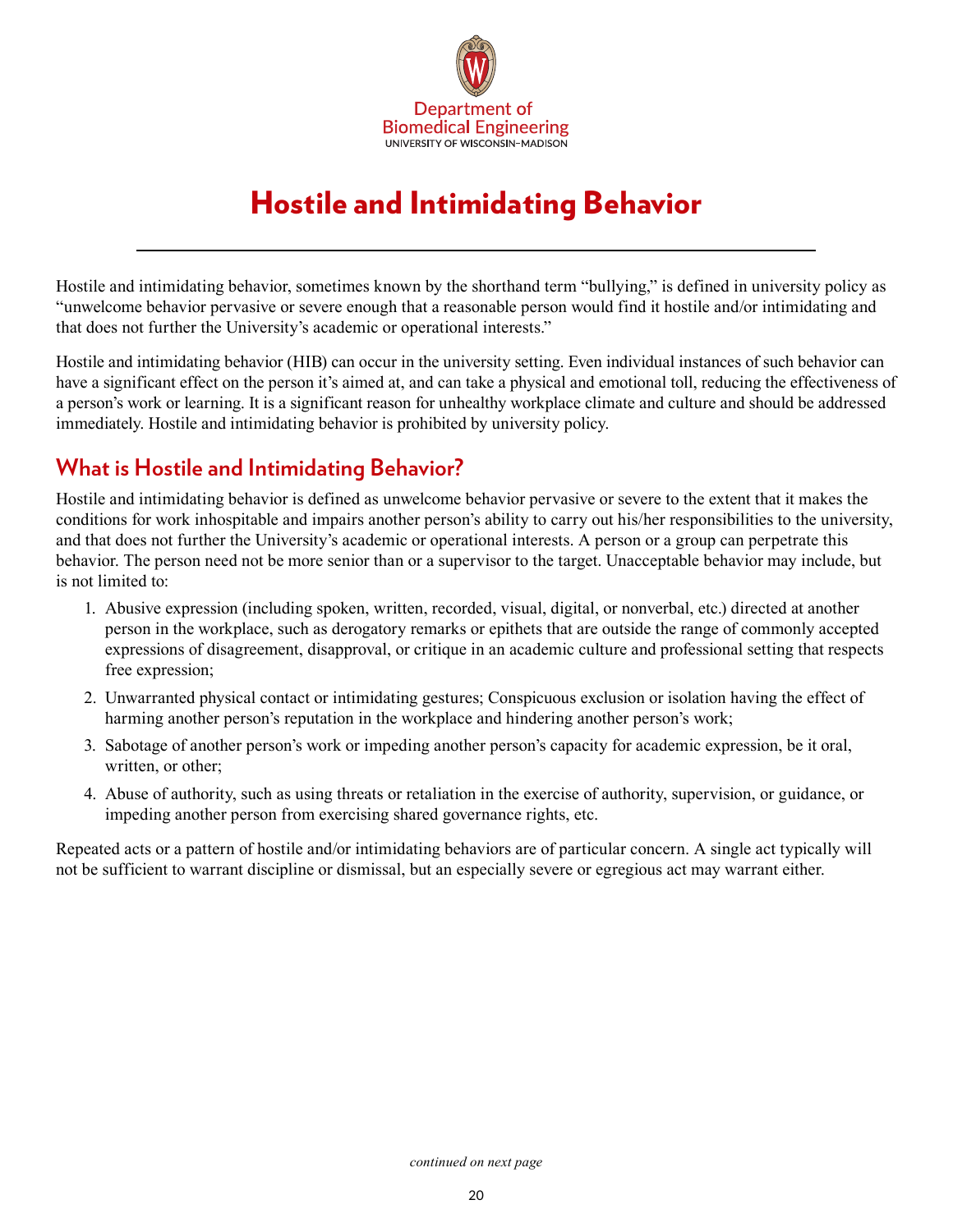

# Hostile and Intimidating Behavior

### **What to Do if You Feel You've Been the Target of Hostile and Intimidating Behavior**

Undesired consequences of hostile and intimidating behavior can be avoided or minimized when the problem is addressed early on, but victims are often hesitant to pursue a formal process before the impact is severe. Educational opportunities and campus resources have been implemented with the intent of aiding all employees and students in defusing situations before they become severe. These resources, including trained personnel who can advise and mediate, comprise the "informal process." It is possible that situations will continue to arise in which informal interventions are not effective, and the "formal process" has been designed to address those situations.

#### **You are encouraged to seek out advice and consultation after the first instance of hostile and intimidating behavior:** consultation is not escalation. Discussing what's happened in a timely way can often prevent continued bullying. Here are some ways to do this:

- 1. Seek advice from a trusted colleague;
- 2. You may choose to seek informal resolution by approaching the individual yourself or with an intermediary;
- 3. Consult your advisor, human resources representative, department chair, director, dean, or any campus resource to discuss options for resolution;
- 4. Keep notes of what happened, when, where, and who was present. Retain copies of any correspondence.

Graduate students sometimes experience hostile and intimidating behavior from faculty members. If you are a student who is experiencing such behavior, you are entitled to support as a university employee through the [Ombuds](https://ombuds.wisc.edu/) office, the [Dean of Students](https://doso.students.wisc.edu/) office, and the [Graduate School](https://grad.wisc.edu/). Graduate students can also consult with Graduate Coordinators and/or the Graduate School.

BME graduate students with concerns may contact the [College of Engineering Assistant Dean for Graduate Affairs,](https://engineering.wisc.edu/about/leadership/) the [Associate Chair of Graduate Advising,](https://engineering.wisc.edu/departments/biomedical-engineering/people/) or the BME Grievance Committee. Additional campus information on hostile and intimidating behavior is [available here.](https://hr.wisc.edu/hib/)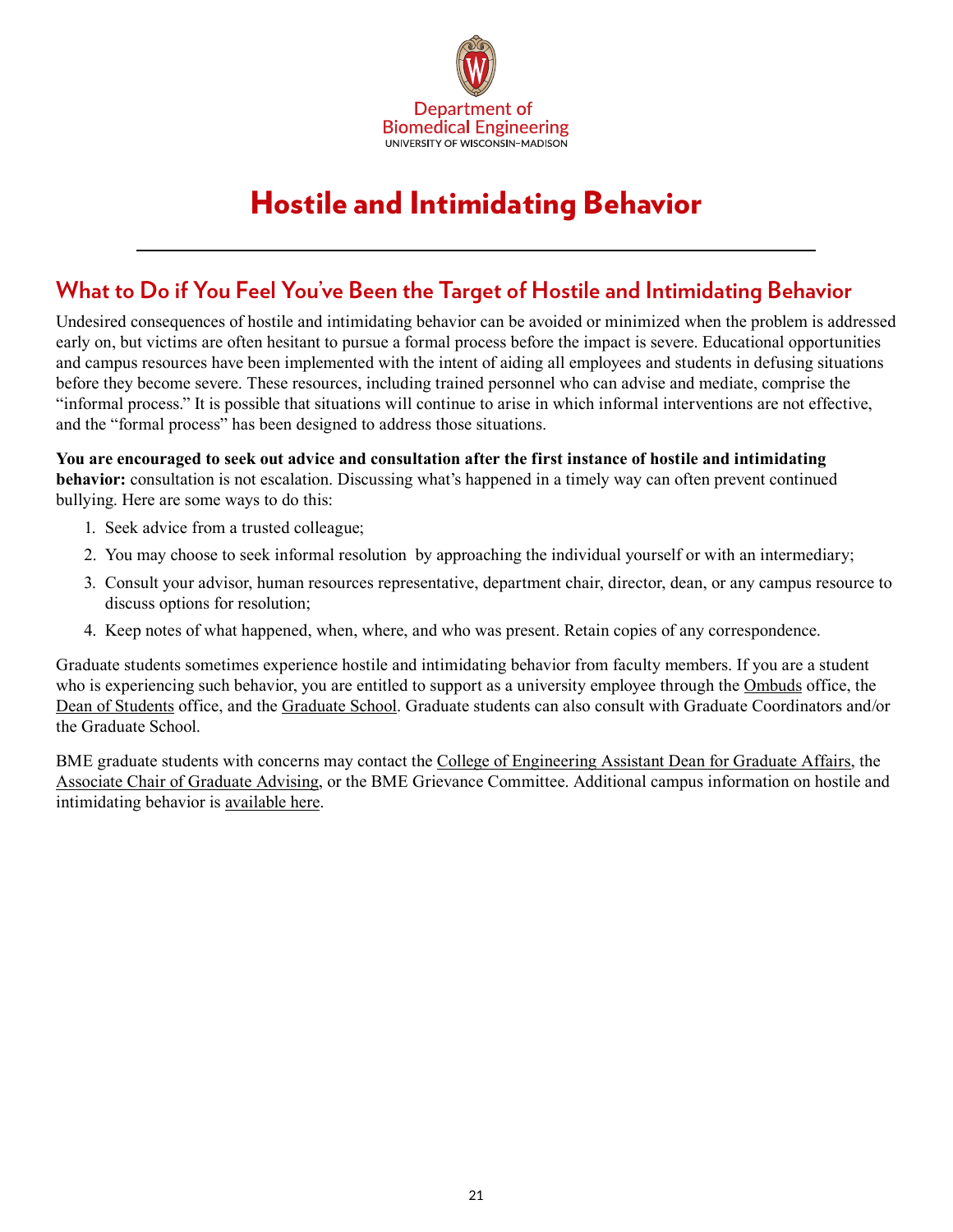

# Assistantship Opportunities

<span id="page-21-0"></span>Three common types of financial support are Research Assistantships, Teaching Assistantships, and Project Assistantships (RA/TA/PA respectively). Research Assistants, Teaching Assistants, and Project Assistants with at least a 33.33% appointment are eligible to receive tuition remission. Please note, students who receive tuition remission are still required to pay segregated fees by the tuition due date. The amount charged for segregated fees is based upon the number of credits the student has enrolled in. Tuition and segregated fees can be viewed and paid through the student center section of a student's MyUW account.

# **Applying for Research Assistantships (RAs)**

Prior to applying students should contact professors in their area of interest about open positions. Faculty review all graduate applicants when hiring new Research Assistants and make the decision on whom they will appoint. RA positions are renewable based on satisfactory progress and the availability of research funds. All BME students with an RA appointment will be compensated according to BME's current stipend rates. Contact our [Payroll and Benefits Specialist](https://directory.engr.wisc.edu/bme/staff) for current rates

# **Applying for Teaching Assistantships (TAs)**

Any MS Research student in the College of Engineering enrolled as a full-time student (8-15 credit load) may apply for a TA position in BME. First consideration will be given to BME graduate students. In selecting among applicants, the department will consider an applicant's preparation and achievement in relevant subjects and their potential as effective teachers for UW undergraduates. Professors in the courses seeking TAs will review applications and select TAs for their courses.

# **Teaching Assistantship Expectations**

First time TAs are required to attend the New Educators Orientation (NEO) that occurs at beginning of every semester. In addition, first time non-native, English-speaking TAs are required to take a SPEAK test to prove they possess the required level of oral English proficiency to qualify for a TA appointment.

All Teaching Assistants must attend the College of Engineering Teaching Improvement workshops held in August and January.

Teaching Assistants will receive student evaluations using the College of Engineering Teaching Evaluation Form. The department recommends supervising faculty evaluate inexperienced (first two semesters) TAs during the fifth or sixth week of their first two semesters. The evaluation will usually involve a planned visit to a classroom/lab section and a subsequent conference with the TA.

# **Applying for Project Assistantships (PAs)**

There are a few project assistant opportunities across campus. Announcements of openings are posted on the UW Job [Center](https://studentjobs.wisc.edu/).

For Project Assistantships in the department, please submit a resume to the main office. The process established for selecting TAs is also used for PAs; similarly, PAs carry the same credit requirements at TAs (full-time enrollment of 8-15 credits in fall and spring semesters).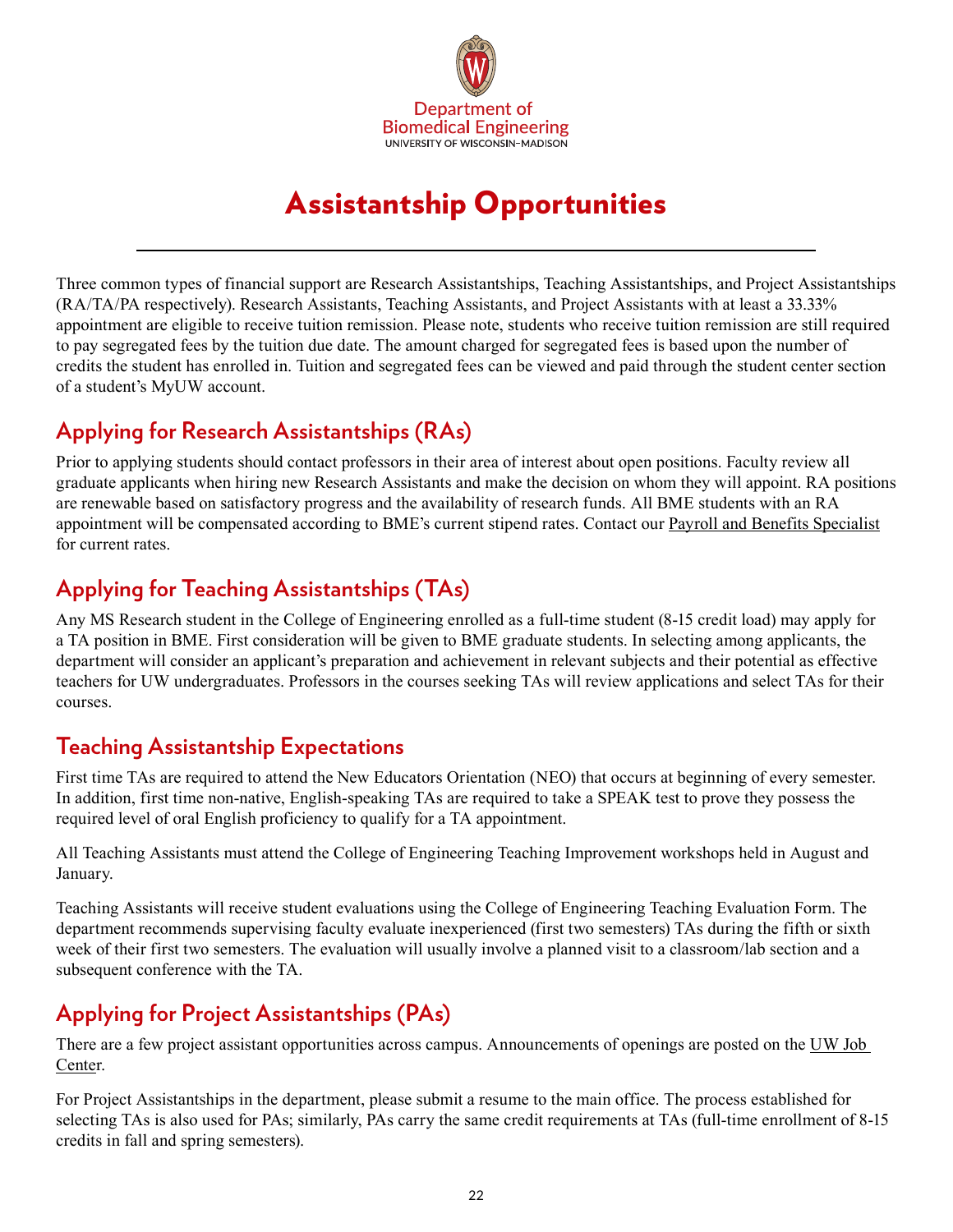

# Assistantship Opportunities

### **Health Insurance and Leave Benefits for Assistantships**

#### **Health Insurance**

All UW–Madison students are eligible to receive health care at the University Health Service (UHS) as part of their tuition fees (excluding hospitalization and emergency room services). TAs, RAs, PAs, and fellows holding a minimum 33.33% appointment are eligible for enrollment in group health insurance through the university **within the first 30 days of employment**. The university will pay for most of the premium. To learn more about benefits and in order to activate insurance, students should see the department's new employee resource page and see the [Payroll and Benefits Specialist](https://directory.engr.wisc.edu/bme/staff).

#### **Leave Benefits**

RA appointment leave is covered by the [Graduate School's Academic Policies and Procedures](https://grad.wisc.edu/academic-policies/) - students are encouraged to discuss with their advisors how to document their leave. In addition, the following policies apply:

- University legal holidays are to be kept free of mandatory requirements.
- Consistent with UW policy, student religious observances are to be free of mandatory requirements.
- If necessary, a student may discuss the option for an extended leave of absence with their advisor and the Associate Chair of Graduate Advising.

### **Parental Leave**

The College of Engineering (COE) is fully committed to providing a climate of support for those who choose to have children during their graduate studies. The goal of this COE parental leave policy is to reduce academic and financial hardships for a) female graduate students during the late stages of their pregnancy, childbirth, and postpartum periods, and b) any graduate student who is a new parent providing care for his/her infant.

All COE graduate students with current research, teaching, or project assistantships are eligible to request a parental leave under this policy. Upon request, expectant mothers will be provided with 12 weeks of paid accommodation time for childbirth. Other new parents (father, adoptive mother, adoptive father) will, upon request, be provided with 6 weeks of paid accommodation time. There will be no research or teaching expectations of the student during the leave. Students should ideally notify their department (through the Department Administrator or Department Chair) six months prior to the expected birth to request the leave. Expectant mother should alert their research advisor or TA coordinator at that time as well to ensure that the ongoing research and teaching environment is safe. It is recognized that each case will be unique in terms of the timing of the pregnancy or adoption relative to the academic calendar, and that creative and supportive solutions will be required on the part of advisors, chairs, TA coordinators, etc.

The leave will ordinarily begin at the time of birth, but other proposals will be considered. Departments–both advisors and chairs–are expected to provide flexibility in working out the details of the leave and to adjust the timeline of the leave as needed to accommodate any unexpected medical issues that arise during pregnancy (e.g. doctor-ordered bed rest). All academic requirement deadlines (e.g., qualifying exams) will be extended for the student requesting the leave, consistent with department academic timelines.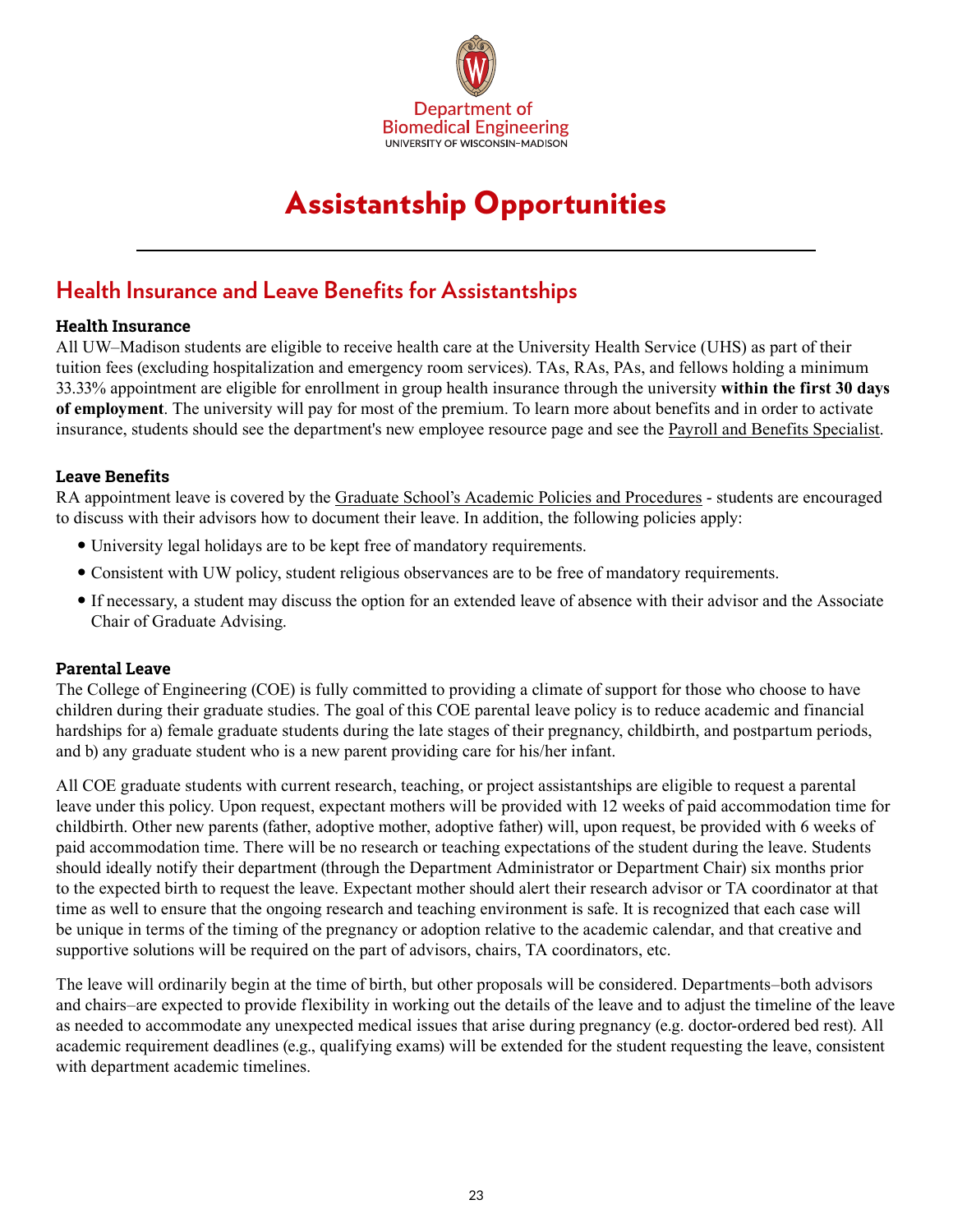

# Quick Links: Student Resources

<span id="page-23-0"></span>The links below are easy-to-access resources available to students through BME, the College of Engineering, and the university.

### **Calendars**

### **[UW–Madison Academic Calendar](https://secfac.wisc.edu/academic-calendar/)**

Start and end dates, holidays, and exam dates for academic terms across campus.

### **[Enrollment Deadlines and Tuition Payment](https://registrar.wisc.edu/dates/)**

Information from the Office of the Registrar regarding when students can adjust their scheduled courses. For tuition due dates and payments, see the [Bursar's Office.](https://bursar.wisc.edu/student-tuition-account)

#### **[Degree and Dissertator Eligibility Deadlines](https://grad.wisc.edu/currentstudents/degreedeadlines/)**

List of dates students requesting final warrants and preparing for graduation should be aware of as they form their academic plans.

#### **[Commencement](https://commencement.wisc.edu/)**

The university's official site for all information concerning upcoming graduation ceremonies.

# **Campus and Academic Life**

### **[UW–Madison Guide to Student Life](https://www.wisc.edu/student-life/)**

The university's complete compilation of student resources and opportunities; including student organizations, diversity on campus, events, health and wellbeing, and life in Madison.

#### **[Graduate Policies and Procedures](https://grad.wisc.edu/academic-policies/)**

The Graduate School's expectations for student conduct, academic achievement, and degree-earning efforts.

#### **[International Student Services](https://iss.wisc.edu)**

A resource for international students searching for programs in the Madison community and assistance related to visas and immigration.

### **Computers**

### **[CAE \(Computer Aided Engineering\)](https://www.cae.wisc.edu/)**

The technology resource for computers and software specific to the College of Engineering campus.

### **[DoIT \(Division of Information Technology\)](https://it.wisc.edu/)**

The university's main provider of technological assistance, products, and education.